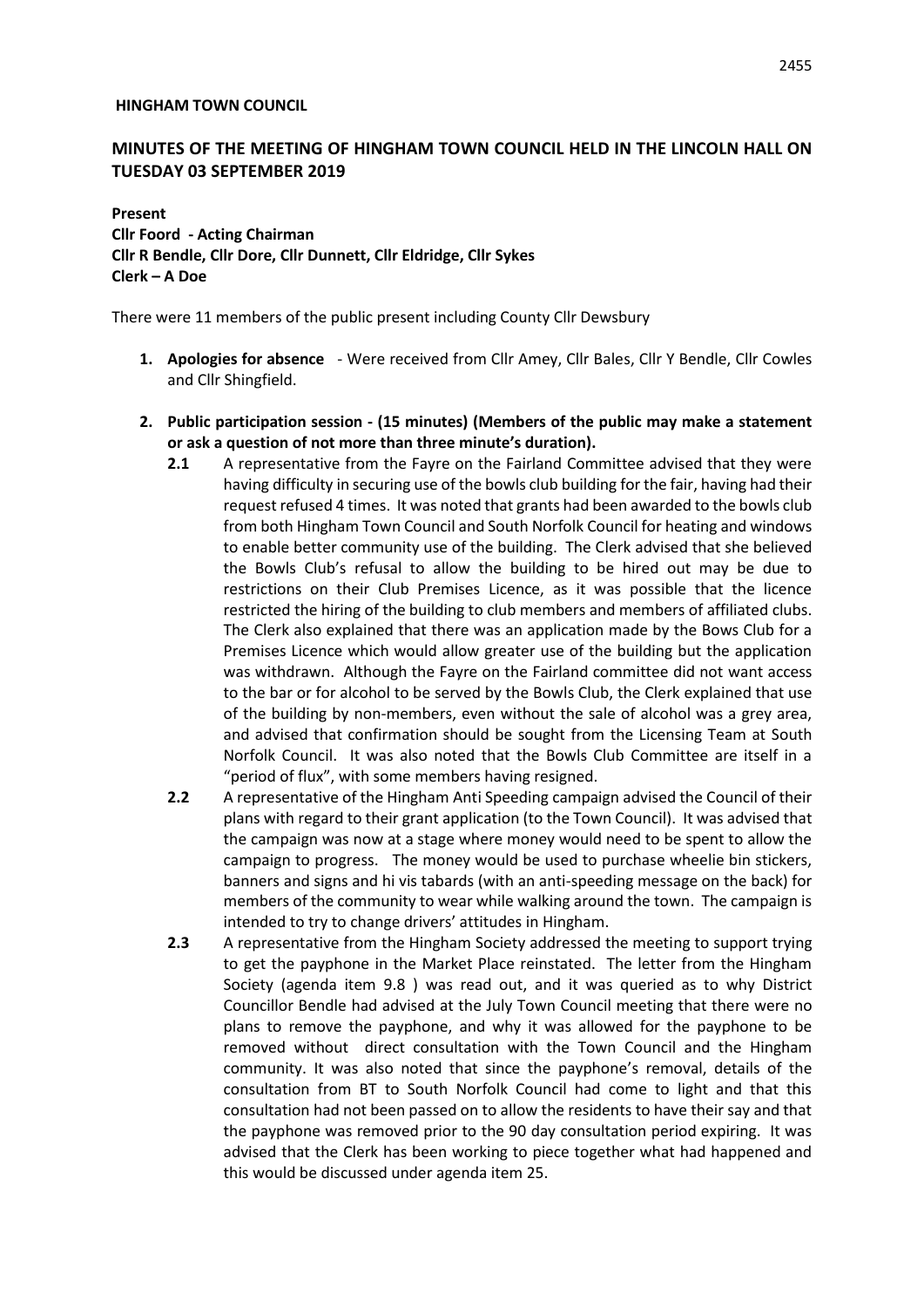- **2.4** Concerns were raised by a resident regarding road safety at the junction of B1108 and Hall Lane, being that cars are often parked on the junction making it very difficult to enter Hall Lane due to lack of visibility of oncoming traffic. The Clerk advised that there is a similar issue on Bond Street, and this has been discussed with the Norfolk County Council Highway Engineer who had advised that there is no budget for Road Traffic Orders for new double yellow line schemes, it was also advised that the County Councillor's Member's Budget could be used (although this is a minimal amount to cover 17 parishes.)
- **3. Accuracy of the Minutes of the Town Council meeting of 02 July 2019** The minutes were agreed as correct and signed by the Acting Chairman.
- **4. Declarations of interests with regard to items on the agenda and to consider requests for dispensations**

Cllr Eldridge declared an interest in agenda item 18 Cllr Foord declared an interest in agenda item 14.1 (planning decision)

**5. To agree a Chairman to preside over any agenda items of this meeting, if both the Chairman and Vice Chair are unable to preside due to (agenda item 1) Apologies for absence and /or (agenda item 4) Declarations of interests**

The Clerk asked Cllr Foord if she was able to Chair every agenda item, Cllr Foord confirmed that she was.

**6. Matters arising from the Minutes of 02 July 2019 (written Clerks report circulated prior to the meeting - see appendix A)**

It was noted that the report in the local press regarding the District Council NOT having undertaken any enforcement or prosecutions against dog fouling offenders was contrary to what was reported by District Councillor Bendle at the July meeting.

# **7. Working party reports**

There were no working party reports.

# **8. Reports from representatives on external bodies**

The Clerk confirmed that there was not a report from Cllr Shingfield regarding the Lincoln Hall Committee, although he had confirmed that the slabs leading to the "green room" had been removed to create additional parking space.

# **9. General Correspondence (information/circulars etc)**

- **9.1 South Norfolk Council – Litter Picking hubs/grants**
- **9.2 Norfolk County Council – Farming and the Highway new web pages**
- **9.3 Norfolk Constabulary - Hingham, Deopham and Wicklewood Newsletter**
- **9.4 VOA - Non Domestic Rates - Revaluation 2021 - Cemeteries - ATTLEBOROUGH ROAD, HIGHAM** - The Clerk advised that she had responded to the VOA to advise that it would be very difficult to quantify future use of the cemetery as they had requested.
- **9.5 Breckland Astronomical Society Observatory Opening Promotion**
- **9.6 Help Hub Bulletin**
- **9.7 National Association of Local Councils – Newsletter**
- **9.8 Hingham Society – ref: Removal of Payphone from Market Place Kiosk**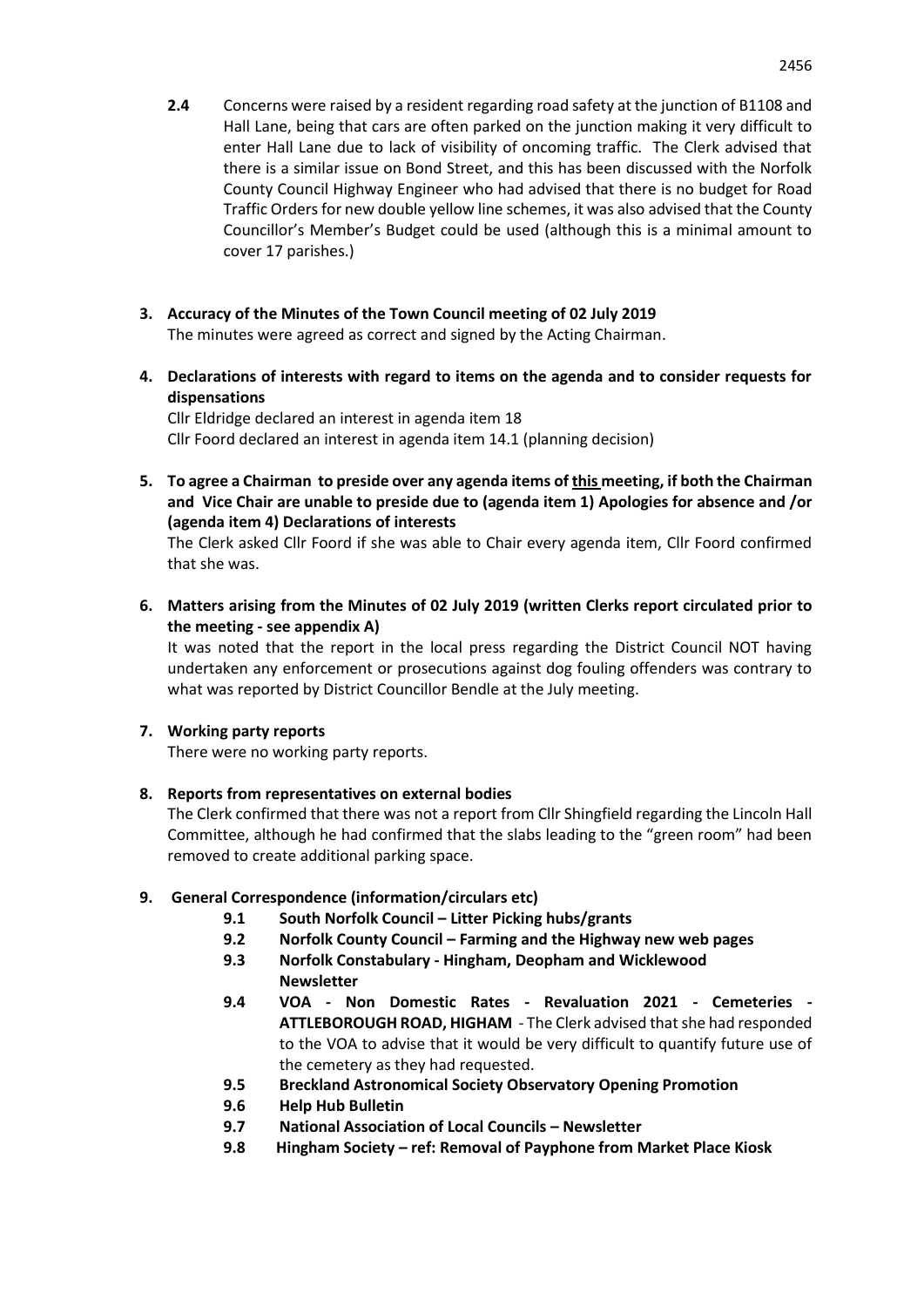- **10. Correspondence (not for public inspection) as addressed directly to Hingham Town Council (from residents etc.)**
	- **10.1 Invitation to attend a concert by the Academy of St Thomas Orchestra (with an American Flavour) on the 14th September at 7:30pm.at St Andrews Church** - the Clerk asked that Cllrs respond to advise if they are able to attend the concert or not.
- **11. To discuss and agree any required responses/actions in relation to any item(s) of correspondence**

### **12. District Councillor's report**

District Cllr Bendle was not able to attend the meeting. Cllr R Bendle advised that Cllr Y Bendle had recently undergone shoulder surgery. Cllr Foord asked for the Council's wishes for a speedy recovery, to be passed on.

#### **13. County Councillor's report**

County Cllr Dewsbury reported that the Library Services children's Summer Reading Challenge was going well with lots of children taking part and that the American war memorial library at the Forum are looking into making more of twinning opportunities.

It was also reported that the road surface dressing programme is being undertaken with many local roads being surface dressed.

#### **14. Planning Decisions**

- 14.1 2019/1473 Non material amendment to of permission 2018/2216 Change orientation of cladding from vertical to horizontal, additional five suntubes and relocation of one suntube and installation of a solar PV System. Former Site Of Cedar Cottage Watton Road Hingham Norfolk - Approval with no Conditions
- 14.2 2019/1332 Reduce back the eastern side of the canopy by approximately 3-4m to previous pruning points, leaving 1m clearance from the fence line. Remove deadwood throughout canopy.

Southernwood House 9 Market Place Hingham Norfolk NR9 4AF – no objections

- 14.3 2019/1250 Beech Tree T1 Supervised root trimming to enable new access and driveway. 3 Hardingham Street Hingham NR9 4JB - Approval with Conditions
- 14.4 2019/1271 Remove part of hedge bank of Holly, Snowberry and Ivy to enable new access and driveway. 3 Hardingham Street Hingham Norfolk NR9 4JB – No objections
- 14.5 2019/1159 Proposed single storey extension to ground floor and first storey extension Rectory Lodge 17 The Fairland Hingham NR9 4HW - Approval with Conditions
- 14.6 2019/1379 Proposed front porch and garden room The Old Girls School The Fairland Hingham NR9 4HN - Approval with Conditions
- 14.7 2019/1267 erection of single storey bungalow Land South Of 25 Norwich Road Hingham Norfolk - refusal
- 14.8 2019/1213 Increase height of internal doors and doorways in property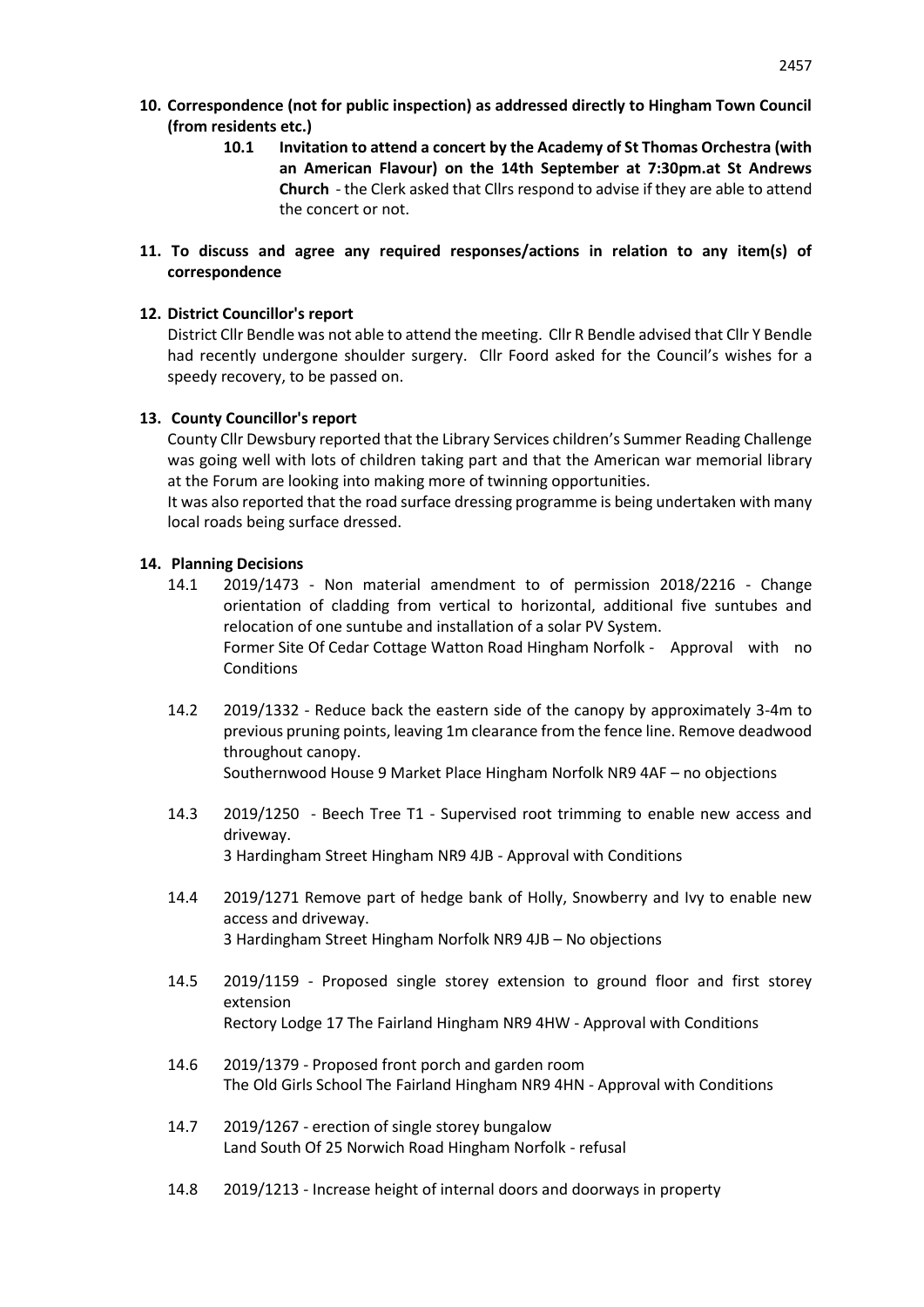# **15. Planning Applications (as notified by SNC for consultation)**

**15.1 2019/1732 Location: Land South Of 13 Bears Lane Hingham Norfolk Proposal: New Dwelling**

> (Cllr R Bendle declared an interest at this point regarding this planning application).

> The Town Council considered this application and it was agreed to request that should the application be approved that conditions relevant to environmental issues be attached. Being that the application is for a new dwelling these conditions should be with regard to the property utilising renewable energy, a sustainable/low carbon heating system and use of recycled/grey water.

16. *(other planning applications where the Town Council is not a consultee – for information only)* 

# **FINANCE**

# **17. To consider the grant application made by the Fayre on the Fairland Committee**

The representative from the Fayre on the Fairland committee confirmed that the event was not being held for financial gain, and any "profit made" would be given to another community event. The Clerk advised that if a grant was awarded and used to buy gazebos, the Council does not have the capacity to store them.

It was proposed and agreed to award a grant of £500 (as applied for) and that the £500 given to the Town Council by the Co-op for community events should be used.

# **18. To consider the grant application made by the Hingham anti speeding campaign group**

It was proposed and agreed that the Town Council should support the campaign and award the grant of £1490 (as applied for). The Clerk suggested that the £500 donated by Abel Homes from the sale of "Hops Ale" for a community project could be used. It was agreed that the £500 should be used and the remainder come from the Town Council's grant budget.

**19. To agree the date for the next meeting of the Finance Committee – proposed date 19 November 2019**

The Clerk advised that this meeting would be the preliminary budget setting meeting. It was agreed to hold the next meeting of the Finance Committee on 19 November 2019.

**20. To receive a draft copy of the minutes of the Finance Committee meeting held on 16 July 2019 (see Appendix B)**

A copy of the draft minutes of the Finance Committee meeting held on 16 July 2019 which included the budget monitoring figures, were circulated to all Cllrs prior to the meeting and receipt was confirmed. The Clerk advised that the minutes would be agreed at the next meeting of the Finance Committee.

**21. To receive (and agree) the reserves policy (as discussed by the Finance Committee), as updated following year end 31 March 2019 (see Appendix B draft copy of the minutes of the Finance Committee meeting held on 16 July 2019)**

A copy the reserves policy (as discussed by the Finance Committee), as updated for reserves held following year end 31 March 2019, was circulated prior to the meeting and agreed at the meeting.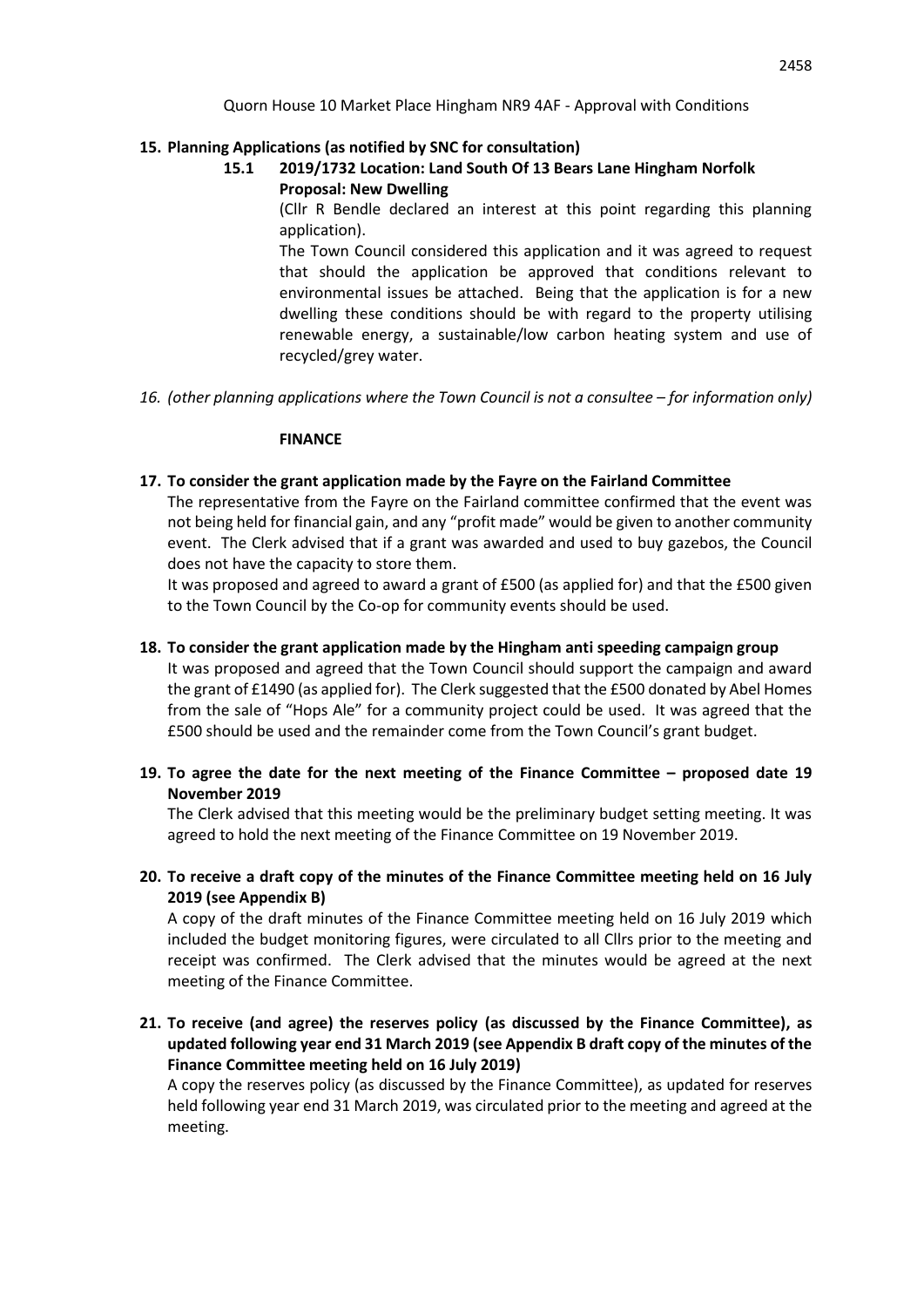# **22. To approve Accounts for Payment**

The Clerk advised that since the agenda had been published 2 additional invoices had been received (from TTSR and Cozens Uk Ltd). The accounts for payment as below were agreed and the cheques signed.

|               | <b>ACCOUNTS FOR PAYMENT 03 SEPTEMBER 2019</b> |  |                   |                             |            |
|---------------|-----------------------------------------------|--|-------------------|-----------------------------|------------|
| cheque number | <b>TOTAL</b>                                  |  | <b>PAYEE</b>      | <b>DETAILS</b>              | <b>VAT</b> |
| 103976 £      | 750.96                                        |  | <b>ID RAMM</b>    | <b>WAGES</b>                |            |
| 103977 £      | 871.64                                        |  | A DOE             | <b>WAGES</b>                |            |
| 103978 £      | 636.36                                        |  | <b>EON</b>        | <b>ISTREET LIGHT ENERGY</b> | 106.39     |
| 103979        | £73.89                                        |  | <b>J SQUIRES</b>  | <b>BIN/TOILET COVER</b>     |            |
| 103980 £      | 58.65                                         |  | <b>FIRST COPY</b> | <b>METERED PRINTING</b>     | 9.78       |
| 103981 £      | 240.00                                        |  | Couzens UK Ltd    | LIGHTING MAINTENANCE        | £40.00     |
| 103982        | 2,967.29<br>£                                 |  | <b>TTSR LTD</b>   | <b>GRASS CUTTING</b>        | 494.54     |
| <b>TOTAL</b>  | 5,598.79                                      |  |                   | <b>TOTAL VAT</b>            | £650.71    |

#### **23. For Information – Accounts for payment as agreed by the Finance Committee on 16 July 2019**

|               | JUIV LUIJ    |          |                                          |                             |            |
|---------------|--------------|----------|------------------------------------------|-----------------------------|------------|
|               |              |          | <b>ACCOUNTS FOR PAYMENT 16 July 2019</b> |                             |            |
| cheque number | <b>TOTAL</b> |          | <b>PAYEE</b>                             | <b>DETAILS</b>              | <b>VAT</b> |
| 103967        | £            | 896.84   | <b>D RAMM</b>                            | WAGES (879.36)              |            |
|               |              |          |                                          | <b>BINBAGS (3.98)</b>       | £0.66      |
|               |              |          |                                          | CLEANING PRODUCTS(13.50)    | £0.58      |
| 103968 £      |              | 871.44   | A DOE                                    | <b>WAGES</b>                |            |
| 103969 £      |              | 617.77   | <b>EON</b>                               | <b>STREET LIGHT ENERGY</b>  | 102.96     |
| 103970 £      |              | 294.19   | IK AND M LIGHTING SERVICES LTD           | <b>MAINTENANCE CONTRACT</b> | 49.03      |
| D/DEBIT       | £            | 66.09    | <b>NEST</b>                              | <b>PENSION</b>              |            |
| 103971 £      |              | 11.94    | <b>ANGLIAN WATER BUSINESS</b>            | ATTLEBOROUGH RD             |            |
| 103972        | £            | 14.73    | <b>ANGLIAN WATER BUSINESS</b>            | <b>FAIRLAND</b>             |            |
| 103973 £      |              | 673.00   | <b>SPIRE SOLICITORS LLP</b>              | <b>TOILET TRANSFER</b>      | 150.00     |
| 103974        | £            | 86.14    | <b>EUROFFICE</b>                         | <b>TOILET PAPER/SOAP</b>    | 14.36      |
| 103975        | £            | 1,767.90 | <b>ZURICH</b>                            | <b>INSURANCE RENEWAL</b>    |            |
| <b>TOTAL</b>  | £            | 5,300.04 |                                          | <b>TOTAL VAT</b>            | £317.59    |

# **24 The discuss/propose suggestions regarding the church clock**

The Clerk advised that in 2015/16 £1200 had been spent on the clock for replacement motors and a service and in 2017/18 £2700 had been spent on a series of replacement parts (switches, motors, rollers, strike and chime mechanisms and gears, over 10 visits were made by the clock repair man). It was noted that the current mechanism for working the clock is complicated. It was agreed to seek advice and quotations for an automated/electronic movement for the clock.

**25 To discuss issues and correspondence surrounding the removal by BT of the Market Place Payphone and the Kiosk's subsequent adoption by the Hingham Christian Fellowship Church, and to propose/agree any further actions** *Explanatory note of the information that has been provided to all Cllrs since the Town Council meeting of 02 July 2019– since the Town Council meeting of 02 July 2019, when District Cllr Y Bendle advised the Town Council that South Norfolk Council had confirmed* 

*there were no plans to decommission the Market Place Kiosk, the Hingham Christian*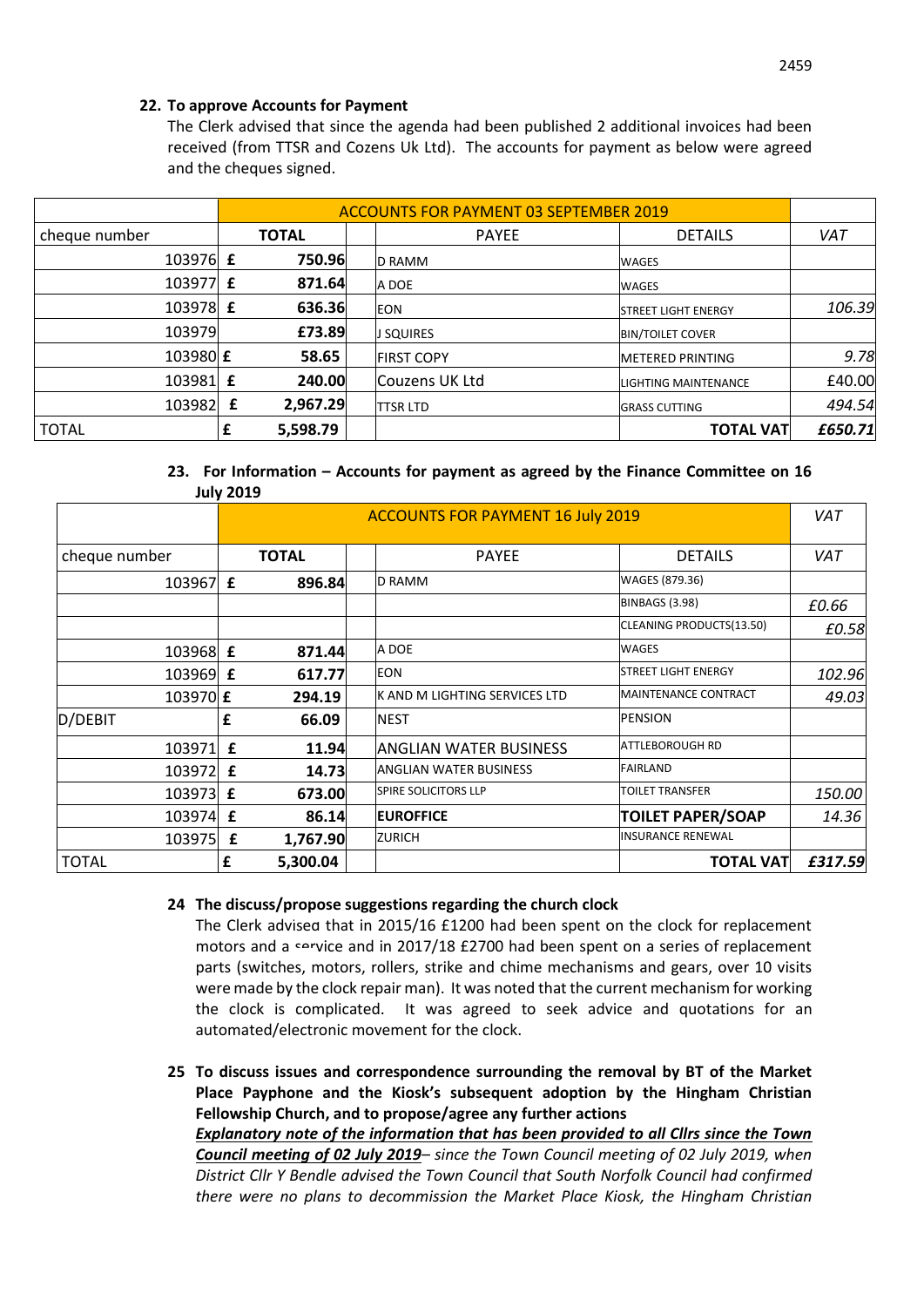*Fellowship Church (HCFC) has written to the Town Council (on 29 July) to advise that the payphone had been removed and the adoption of the kiosk by the HCFC had taken place. Cllr Bendle was asked to clarify this with SNC and advice the Town Council accordingly. Cllr Bendle advised the TC (01 August) that BT only need to consult if they are proposing to remove the phone kiosk (the Market Place Kiosk is listed and therefore cannot be removed), and (05 August) that SNC had not been contacted regarding the Market Place box.* 

*After returning from annual leave (7 August) the Clerk undertook investigations to establish the course of events leading to the removal of the payphone and established the following facts (explained in brief):*

*Following the application to BT by HCFC to adopt the Market Place kiosk……*

*30 May 2019 – BT sent a letter of consultation (via email) to the Planning department at SNC regarding the Market Place payphone/kiosk (SEE APPENDIX C)*

*(BT advised that they had posted a notice in the kiosk regarding the removal of the payphone on 04 June and that the end of the 90 day consultation period would have been 01 September 2019)*

*10 June 2019 – a planning officer sent a response to BT with regard to planning issues, being that the kiosk is within the conservation area and is listed – BT has taken this as a "response" by SNC to the consultation*

*18 June 2019 - BT sent a letter of consultation to SNC regarding other payphones/kiosks in South Norfolk, which they were proposing to remove as part of a planned programme of removals.*

*16 July 2019 - BT removed the payphone from the Market Place kiosk*

*29 July 2019 - Cllr Y Bendle approached the relevant officer at SNC who would normally deal with BT payphone removal consultations – this officer approached BT for an explanation (as at this time the officer was not aware that a letter of consultation regarding the Market Place kiosk had been received by SNC or that another officer had sent a response to BT).*

*01 August 2019 - BT emailed the relevant officer and Cllr Y Bendle to advise that a separate consultation was undertaken on this kiosk to which SNC had sent a response. The relevant officer also forwarded this email to Cllr Y Bendle and advised that they were not aware that BT had contacted SNC but they had since spoken to the planning officer who sent a response.*

*This information was not passed on to the Town Council by either SNC or Cllr Y Bendle. Both the Town Council and HCFC were advised by Cllr Y Bendle that BT only needed to consult regarding kiosks that they are proposing to remove. Prior to the Town Council meeting on 03 September, an email was received by the Clerk and Cllrs in which Cllr Y Bendle (as District Cllr) maintains that she acted in good faith and acted properly as she saw it at the time for both the Town Council and Hingham residents, and went on to state that she will never try to help the Town Council when they have a query with SNC again.*

*The clerk has been corresponding with both SNC and BT regarding this issue and the failures of both organisations to carry out the 90 day consultation process as defined by Ofcom.*

*Hingham residents have sent letter of objection against the removal of the payphone to both BT and SNC (within the 90 day consultation period).*

*BT have since argued that as the kiosk is on land owned by the Town Council, it is on "private land" and therefore they did not even need to consult. Being that the Town Council is a public/government body, the land is not "private land".* 

At the meeting the Clerk read out the letter of consultation that BT had sent to SNC on 30 May 2019 and advised that SNC had failed to pass this consultation on to the Town Council. The Clerk advised of the 90 day consultation process as defined by Ofcom as follows: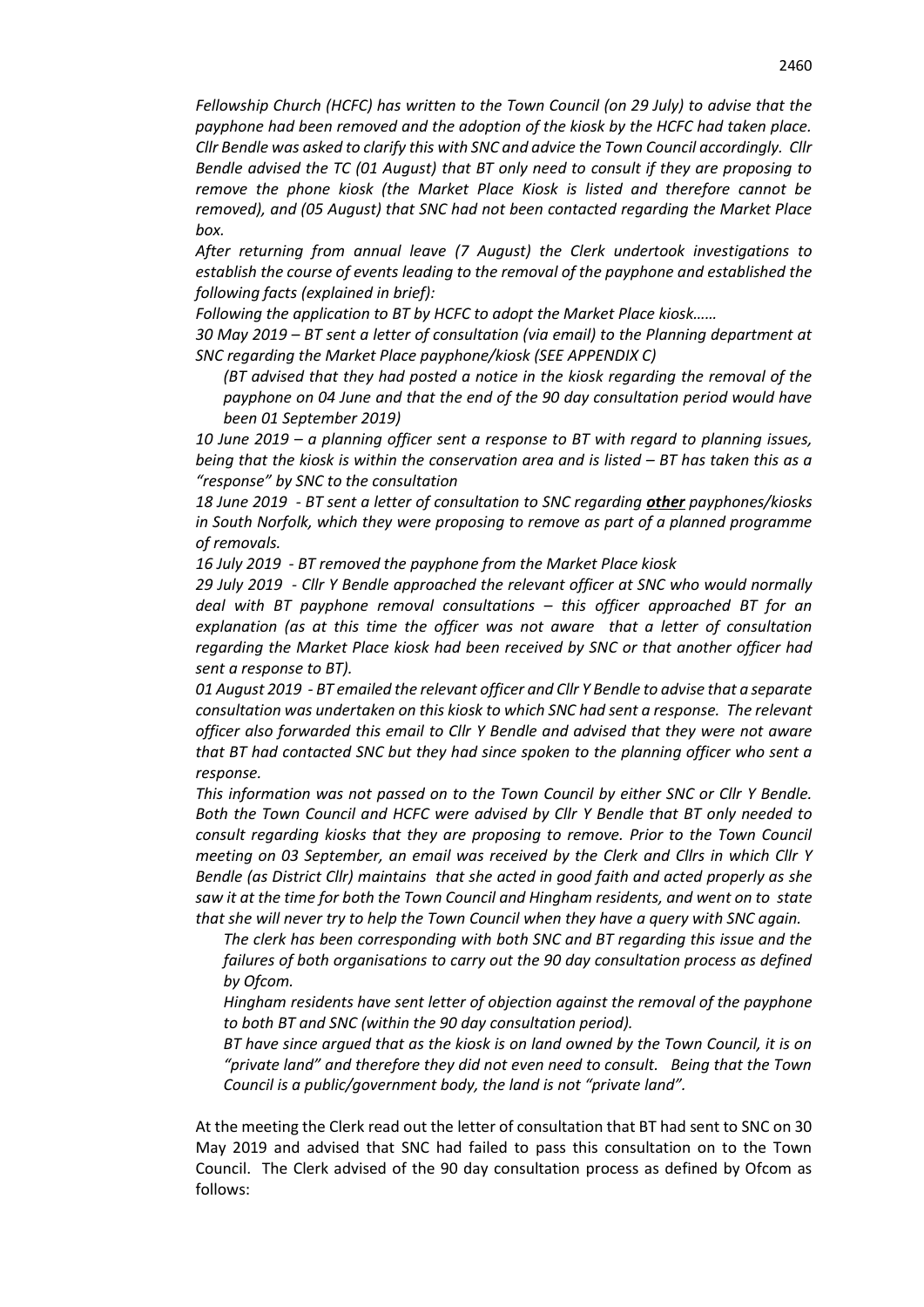BT inform the District Council of the consultation to remove the payphone, the District Council should consult with relevant persons/organisations, allowing representations to be made during the first 42 day "notice period" (when the notice should be on display). The District Council must, having regard to any representations made, publish a notice of first decision, this notice is then subject to a further representation period, after which a final decision notice must be published by the District Council and sent to BT, at the end of the 90-day consultation period. Ofcom states that BT will not carry out proposals to remove a payphone if it has received any written objection to the proposal, by the district council, within the period ending 90 days.

SNC failed to publish either the first or final decision notice, but did send a written representation to BT within the 90 days (27 August) after the Town Council and residents had written to SNC to object to the removal of the payphone.

BT remain defiant that they were permitted to remove the payphone as SNC had sent a response to BT on 10 June which was not an objection to the removal of the payphone and therefore did not have to wait until the end of the 90 day consultation period.

It was also pointed out that the Market Place payphone met all three criteria defined as reasonable need, by which BT state they will not propose to remove a payphone if all 3 are met (Hingham has over 1000 households in the vicinity, the nearest payphone is now over 3 miles away and the usage figures provided by BT as  $3/7/17 - 2/7/18 = 49$  calls  $3/7/18 - 3/7/19 = 37$  calls).

It was also noted that the payphone is detailed in notices (for emergency procedures) in the Lincoln Hall and the Skate Park, and that 999 must be dialled to gain access to the defibrillator which was located in the bus shelter in the Market Place due to its proximity to the public payphone. It was also noted that if the Christian Fellowship Church had not applied to adopt the box, the payphone would not have been removed.

It was stated that Hingham residents had been very let down by South Norfolk Council.

It was agreed to write an official complaint to South Norfolk Council and to Ofcom and to challenge BT regarding their perception that the payphone was on "private land". It was also agreed to write to the Hingham Christian Fellowship Church to advise them of what had occurred in order for them to adopt the kiosk without the community being consulted. It was also agreed that enquiries on behalf of the Town Council should in future be made by the Clerk.

The Clerk expressed that a huge amount of work and frustration had been caused in trying to establish what had happened, due to the information that was available to SNC on 01 August not having been passed on, and information which was contrary to the facts being given instead.

A "vote of thanks" was offered to the Clerk for all of her hard work.

# **26 To receive and discuss a report from the Clerk following her meeting with the Norfolk County Council Highway Engineer**

The Clerk reported that NCC highways were undertaking a programme of surface dressing in Hingham and the Highway Engineer recalled that Lincoln Avenue is on the programme for next year. The Clerk advised that she had asked if the top of Attleborough Road (by the junction with B1108) can be surfaced dressed.

It was reported that although one end of the section of footway on Hardingham Road by Lincoln Close had been repaired and reshaped into a gentler slope, the other end has not – the engineer took photos to add this to the list of works required.

The Clerk advised that she had received a complaint regarding Low Road, that there are no warning signs on Attleborough Road for the Low Road junction and that the junction is not very visible. The white lines at the junction will be reinstated after the surface dressing. Signs on Attleborough Road which are covered by vegetation will be made visible again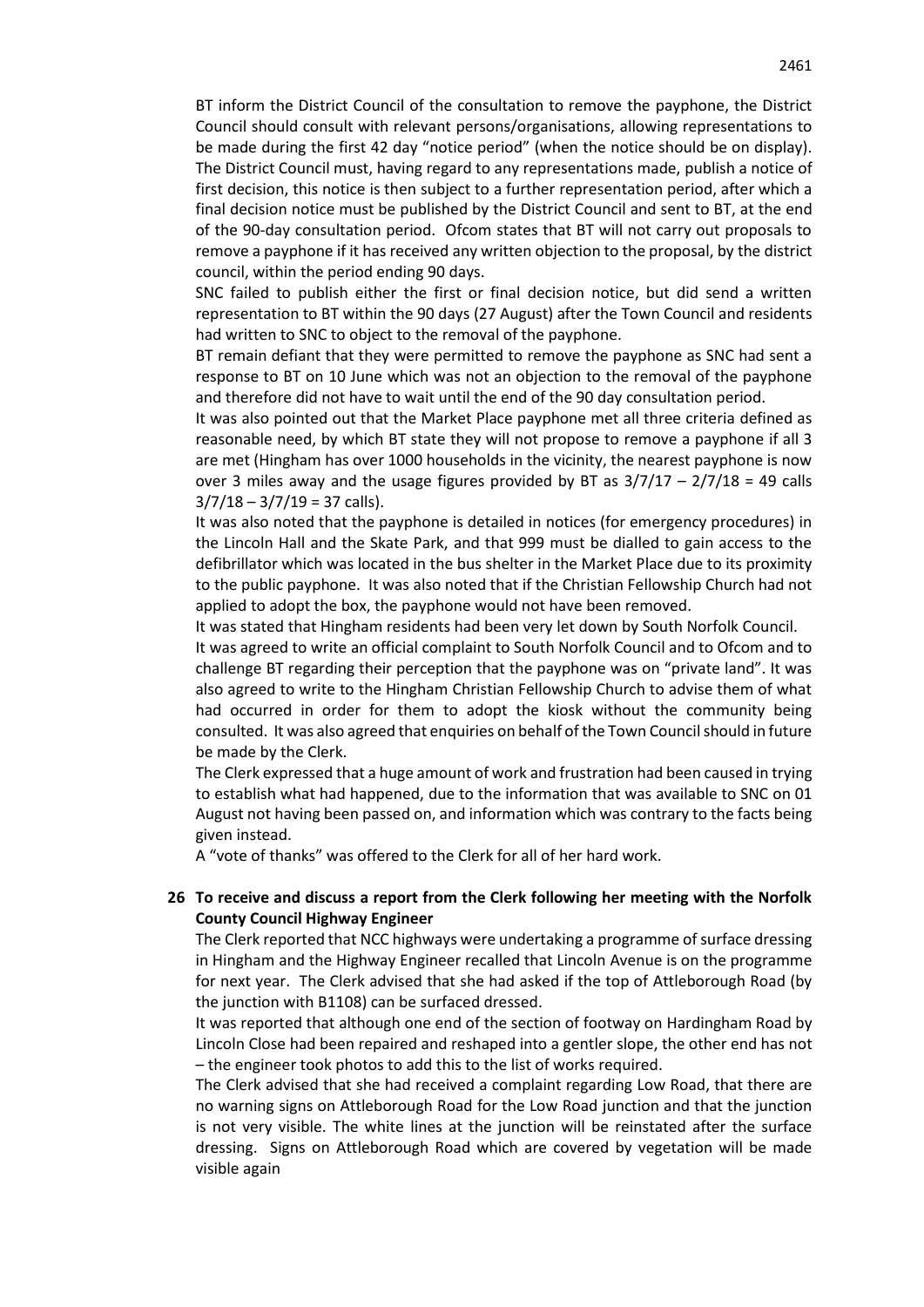Whilst driving Attleborough Road, the speed limit was discussed, the engineer advised that NCC would not seek to extend to 30 mph limit (or make it a 40) down the Attleborough Road to the cemetery from the highway budget. This is however something that could be considered / paid for by the County Cllr "member budget" or could be considered in future if the land along Attleborough Road was used for housing development.

The engineer reported that the Highways Ranger scheme doesn't work quite as intended ( due to staffing, there is no dedicated ranger team) therefore "ranger jobs" are fitted in by crews that are in the vicinity and have capacity to undertake them, therefore it may take some time for items reported to be remedied.

The width of the path on the Fairland where it is narrow and edged by strip of grass was discussed, again NCC would not consider widening this from Highways budget but it could be paid for by County Councillor member budget or this could be incorporated into work should a junction improvement project be undertaken.

It was reported that the Norwich Road Bus Stop re location is currently with the design team who will be meeting with contractors in due course -

The Clerk advised that she had discussed with the engineer, ideas for the Parish Partnership Scheme including a feasibility study for the possible improvements to the Fairland crossroads, including realignment of the junction and space required to accommodate a mini roundabout. A feasibility study would cost the Town Council in the region of £5000.

The Clerk reported that she and the engineer looked at the suggested locations for the installation of Village Gates. The Highways Engineer re affirmed that these are installed at the speed limit terminals and are intended to be installed in pairs. The cost to the Town Council for 4 pairs of gates was quoted as approximately £10,000. Cllr Foord queried this as she had been quoted £600 per gate when she had spoken privately with the Highway Engineer.

The Engineer concluded that on the Attleborough Road there is insufficient room for gates in either the 30 or 20 mph. There may be enough room on Norwich Road (30mph), but the field access may cause an issue, the speed terminals could be moved slightly to assist with this but this would increase the cost, the verge on the field side is however very narrow.

Dereham Road (30mph) it is likely that there is enough space within Highway owned verge.

Watton Road (40 mph) there would appear to be insufficient verge space, in particular on the left hand side (facing Hingham) due to the narrow verge and ditch.

Watton Road (30mph), again narrow and steeply banked verges and the pavement may make installation of gates difficult.

With regard to SAM2 sign and Fixed VAS sign, the Highways Engineer advised that enquiries had been made regarding traffic calming methods available in relation to future development of a small area of land on the Watton Road, and that this included the use of the Town Council's SAM2 sign and a Fixed VAS unit. As the Town Council had purchased the SAM2 sign for use within the 20 and 30 mph limits, predominantly the Market Place and Fairland, the feasibility of either a second SAM2 sign just for 40mph Watton Road or a Fixed VAS was discussed. The Clerk reported that the use of SAM signs is now quite prevalent and allowing parishes to have 2 may lessen their impact as people get very use to seeing them within the parish. It was advised that the location in question is outside of the scope for what the SAMs were originally intended but they have been placed in 40 mph limits on B roads where there is sporadic development in other areas across the County. On driving this section of road, no sufficiently safe locations were identified (without the need to block access to properties while being parked) to enable the SAM2 to de deployed. On that basis the engineer advised that he would not be happy to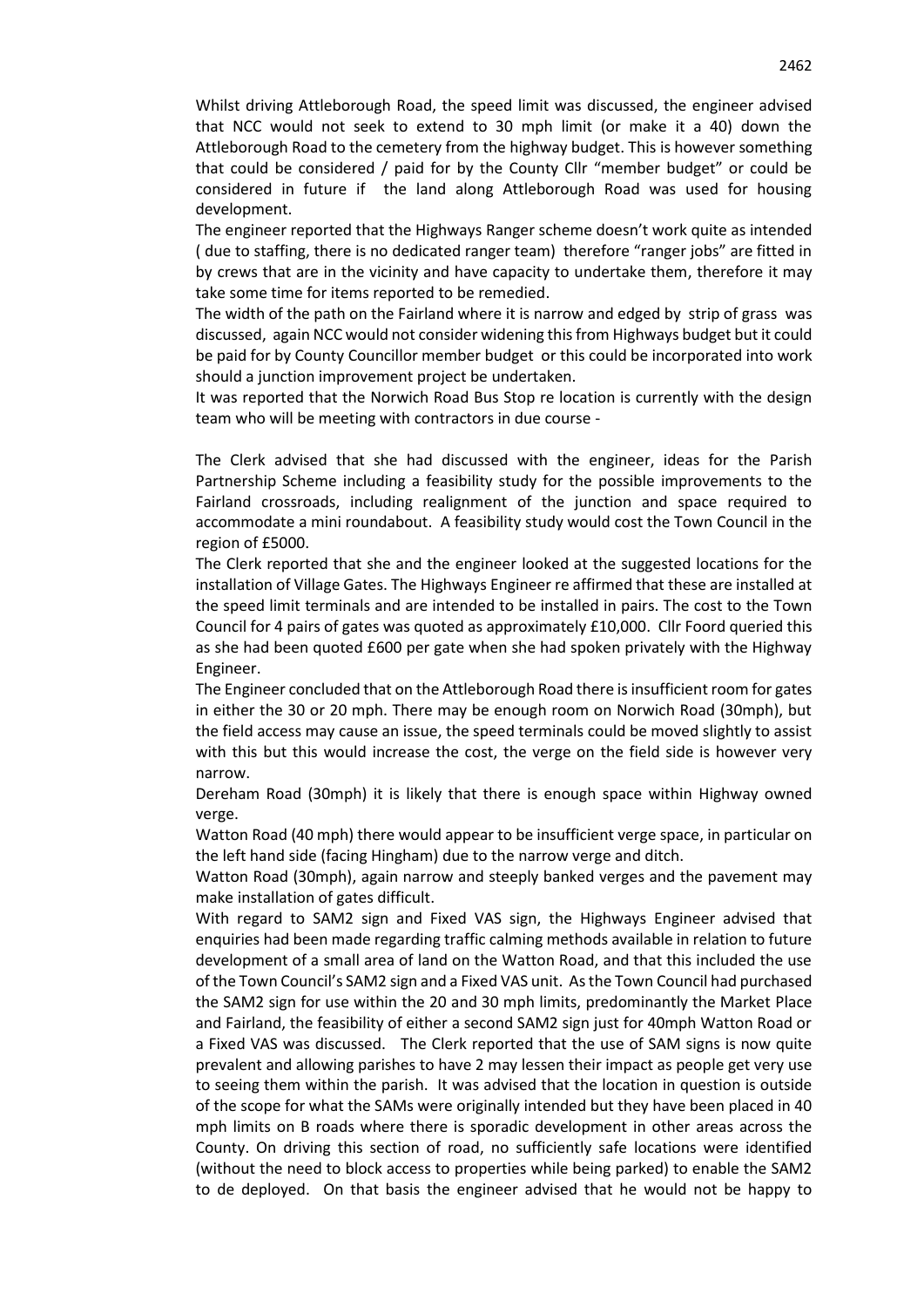sanction use of a SAM2 on this stretch or road. The Highways Engineer checked with the Road Safety team, and advised that the road section in question certainly wouldn't qualify for a fixed VAS unit.

The highway engineer reminded the Clerk that the Parish Partnership Scheme is run on a 50/50 basis, being that it is 50% funded by NCC and therefore NCC would have to consider that a project gives value for money before awarding funding.

# **27 To agree a project on which to make a bid for funding under the Norfolk County Council Parish Partnership Scheme**

It was proposed to apply for Parish Partnership funding for a feasibility study on safety improvements to the Fairland crossroads. There was some debate as to if it was worth it as Norfolk County Council were unlikely to fund any improvements to the junction. It was noted that once the Town Council had results of such a study, that information would not change and could be used in the future to support a campaign for improvements should money become available (for example through further housing development and CIL) and if there was a case for safety improvements due to an increase in accident statistics

It was agreed to apply for funding for the feasibility study and it was suggested that the feasibility study should be done in phases, the first to show IF the basic principle of improvements are feasible based on space available.

# **28 To discuss the provision of information provided to the Town Council by individual Councillors**

The Clerk explained that recently there had been instances when information circulated by Cllrs to the Council was presented as fact, the information subsequently proved to be incorrect. The Clerk advised that Cllrs should be clear when providing information to the Council, if the information is factual Cllrs are to ensure it is substantiated with supporting documentation, or facts/ figures/weblinks/copy of correspondence or details of what source the information has come from. The Clerk asked Cllrs, if the information they are giving to the Council is their own assumption/idea/opinion /interpretation - or if they believe something to be true but cannot substantiate it, to make this very clear. The Clerk advised that the Town Council is a public body and therefore it is essential that the Council is accountable for their decisions and should be able to prove that they are reasoned decisions based on the considered facts, in particular if it involves the spending of Council budget.

**29 To agree a new Hingham Town Council representative to stand on the Hingham Playing Field Association committee**

It was agreed to defer this agenda item until the next meeting when it was hoped more Cllrs would be in attendance.

**30 To discuss the request by the Non-Ecclesiastical Charity for the poor (Hingham Charity) to nominate a trustee**

Cllr Sykes volunteered to stand as the council nominated trustee. Agreed.

**31 Reminder of the date of the Open Evening, Tuesday 15 October 2019 and confirm Councillor attendance**

Noted – all Cllrs present advised that they would attend if possible.

# **32 To consider the purchase of a Town Christmas Tree**

It was agreed to approach the same supplier as used in recent years for the Christmas Tree. Cllr Eldridge volunteered to undertake this.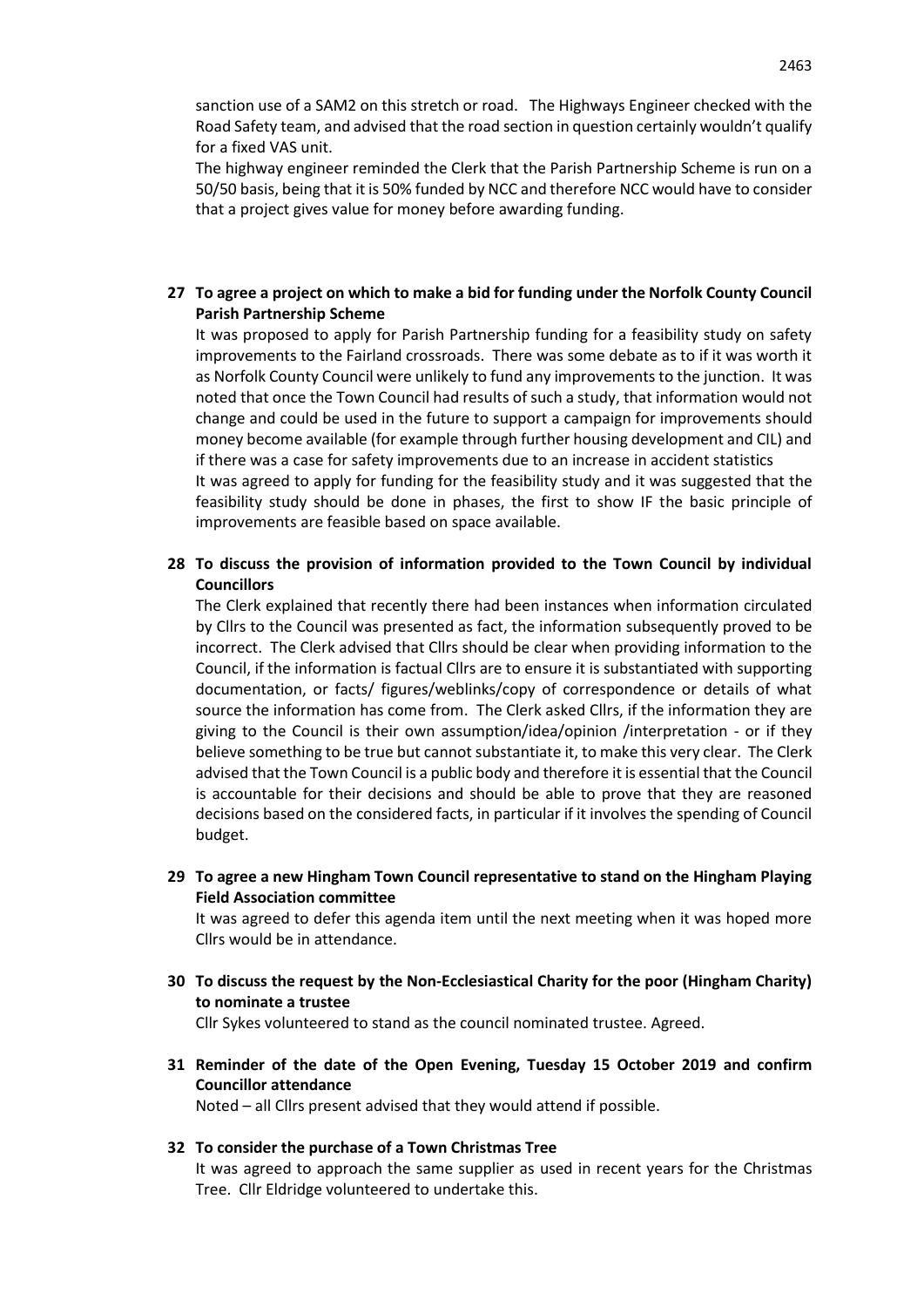**33 Proposal to purchase a wreath from the Royal British Legion (under S137 LGA 1972)** It was agreed to purchase a wreath, funded under the provisions of S137 LGA 1972.

# **34 To discuss and review the grass cutting arrangements for the Hingham Playing Field Association**

It was explained that the original agreement (as part of the lease) between the HPFA and Hingham Town Council regarding the cutting of the grass at the sports field had expired some years ago, at that time it was agreed that the Town Council would continue to arrange and pay for the grass to be cut. These arrangements are reviewed by the Town Council prior to the grass cutting contract being reviewed (for either an extension of the contract for 2 years or the contract being put back out for tender). The current grass cutting contract reaches the end of its first year in March 2020 (the Council will need to decide prior to this whether to continue with the current contractor for a further 2 years). It was agreed that the Town Council should continue to arrange and pay for the grass cutting at the sports field and Welcomme Space play area.

# **35 To receive an update and discuss/propose solutions for the Talley Alley light**

Cllr Y Bendle had advised that she had met with UK Power Networks on 05 July 2019, regarding the light at the end of Talley Alley, Cllr Bendle sent an update via email regarding that meeting to advise that the engineer was unable to connect to the existing supply due to the age of the cable from the light. The cable could be replaced but it would need to run from the ground supply up the side of number 8 Market Place with a substantial junction box on the wall. The owner of number 8 is not prepared to allow this especially as the property is currently on the market, and would prefer the light to be removed completely.

Finding another site along such a narrow space was discussed but land owner permission would be required. The engineer indicated that there is a power supply from the black column at the end of Chapel Street along the side of 16 Chapel Street to a point very near the waste bin. The area was marked with red spray paint lines near the waste bin, this location is however in front of an access point to a resident's garden.

During the Council meeting it was suggested that footway lighting should not be installed on private property as the owner could ask for its removal at any time, a suggestion of "up lighting" from the pavement was made.

The Council agreed to seek advice from the new lighting maintenance contractor to see what options are feasible.

# **36 To propose items for the next agenda (meeting date 01 October 2019)**

No additional agenda items were proposed (other than the deferred agenda item "29.To agree a new Hingham Town Council representative to stand on the Hingham Playing Field Association committee"

The meeting ended at 9.30pm

Signed……………………………………………………………………………………… Chairman, 01 October 2019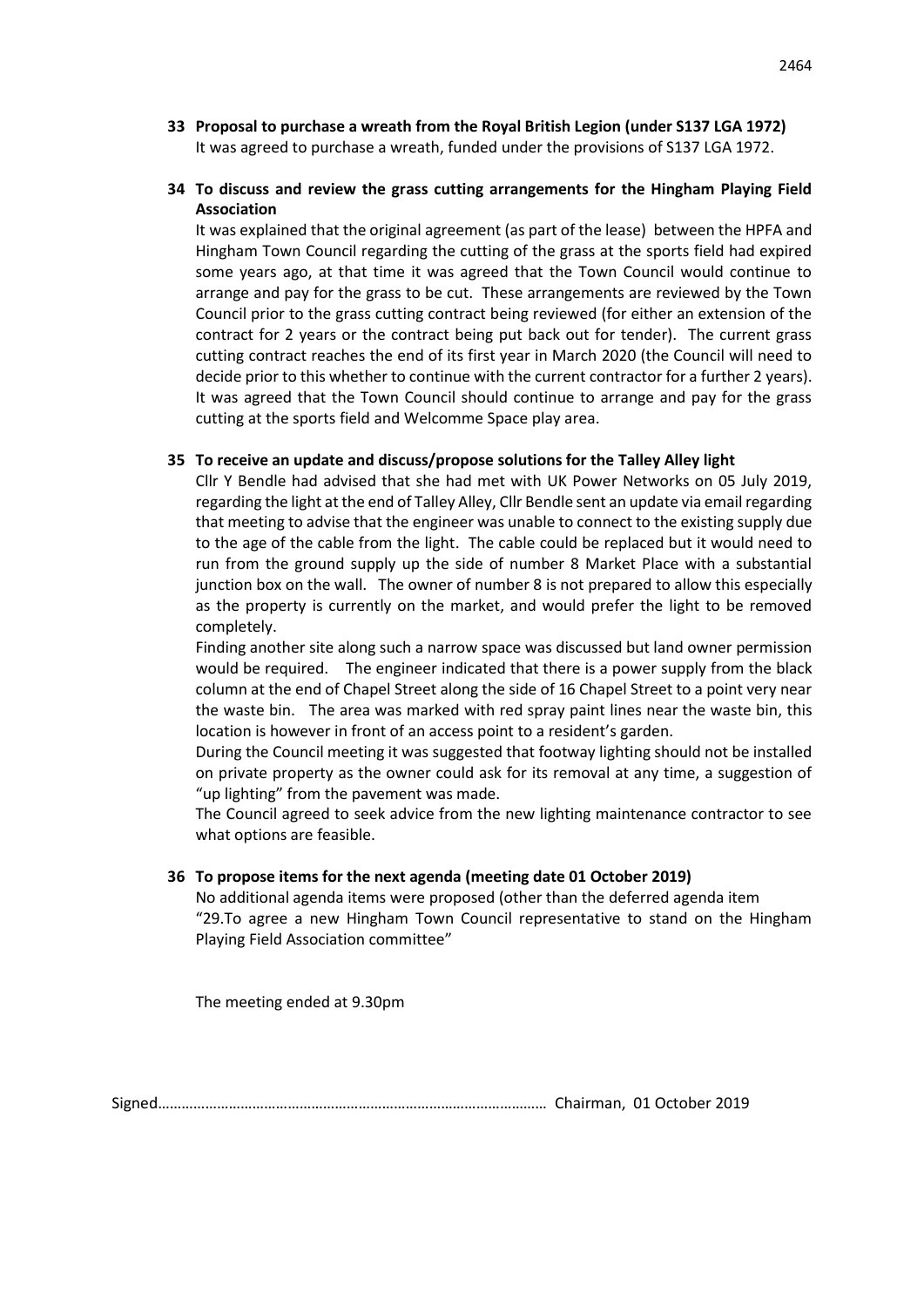| <b>MIN</b> | Update                                                                                                                                                                                                                                                                                                                                                                                                                                                                                                                                                                                                                                                                                                                                                                                                                                                    |
|------------|-----------------------------------------------------------------------------------------------------------------------------------------------------------------------------------------------------------------------------------------------------------------------------------------------------------------------------------------------------------------------------------------------------------------------------------------------------------------------------------------------------------------------------------------------------------------------------------------------------------------------------------------------------------------------------------------------------------------------------------------------------------------------------------------------------------------------------------------------------------|
|            | Matters Arising From the minutes of the meeting on 02.07. 2019                                                                                                                                                                                                                                                                                                                                                                                                                                                                                                                                                                                                                                                                                                                                                                                            |
| 2.3        | Lincoln Avenue Highways Engineer advised re surfacing of the road is on the programme of works and will<br>most likely be in 2020                                                                                                                                                                                                                                                                                                                                                                                                                                                                                                                                                                                                                                                                                                                         |
| 7          | First meeting of the Policy Working party to be arranged - potentially in September                                                                                                                                                                                                                                                                                                                                                                                                                                                                                                                                                                                                                                                                                                                                                                       |
| 8          | Cllr Shingfield has confirmed to the Clerk that the slabs at the Lincoln Hall leading to the "green room" were<br>removed to provide more parking space.                                                                                                                                                                                                                                                                                                                                                                                                                                                                                                                                                                                                                                                                                                  |
| 9.6        | The Clerk has spoken with the SNC Officer regarding dog fouling initiatives and hopes to meet with him to do a<br>"walk round" in Hingham – information regarding the dangers of dog fouling and how to report it, as provided<br>by the officer, was published in the parish magazine<br>The Clerk does not have any figures for dog fouling prosecutions by SNC so this was not included in her report<br>in the parish magazine - there has since been a press report (EDP) stating that dog fouling reports to district<br>councils have increased but only Great Yarmouth Borough had undertaken prosecutions a further EDP article<br>on Public Space Protection Orders (which includes dog control/fouling) reported that South Norfolk Council<br>spokesman said, although no fines had been issued, having the power to do so was a useful tool. |
| 10.1       | Flag Flying – the Clerk has spoken with Rev. Reed who was unsure if this would be progressed.                                                                                                                                                                                                                                                                                                                                                                                                                                                                                                                                                                                                                                                                                                                                                             |
| 17         | Parking on the Fairland grass - letter to be sent to Fairland garage - Cllr Eldridge and the Clerk have assessed<br>the amount of hedge plants required and estimate approximately 100 plants would be needed to cover<br>enough length at double depth planting. Plants to be sourced/priced.                                                                                                                                                                                                                                                                                                                                                                                                                                                                                                                                                            |
| 18         | <b>Communications Policy to be finalised</b>                                                                                                                                                                                                                                                                                                                                                                                                                                                                                                                                                                                                                                                                                                                                                                                                              |
| 20         | Risk Assessment - improvements to and new draft to be finalised                                                                                                                                                                                                                                                                                                                                                                                                                                                                                                                                                                                                                                                                                                                                                                                           |
| 25         | Skate Park surface repairs - the Clerk has spoken with a ground maintenance officer from a local company<br>who has advised that the surface joins could be "banded". Enquiries to be made with contractors as to<br>feasibility and cost of this suggestion                                                                                                                                                                                                                                                                                                                                                                                                                                                                                                                                                                                              |
| 32         | Staff/Cllr communication/relationship protocol to be drafted                                                                                                                                                                                                                                                                                                                                                                                                                                                                                                                                                                                                                                                                                                                                                                                              |
|            | <b>Other Updates</b>                                                                                                                                                                                                                                                                                                                                                                                                                                                                                                                                                                                                                                                                                                                                                                                                                                      |
|            | Extension of Cemetery Driveway and turning circle – further investigation/specification for quote needs to be<br>undertaken and quotes to be sought -<br>Need for a bollard to protect a headstone - bollard/shrub to be sourced<br>Permission for work in the Churchyard - Church permission has now been obtained for work to the wall - the Clerk to<br>has met with the builder who will "fit in" the wall by the church parking area when possible - it is lively to be done in<br>stages - the first being making the wall safer by removing the unstable bricks.                                                                                                                                                                                                                                                                                   |
|            | Cemetery fees discretion policy<br>Fee discretionary policy to be finalised and bought back to a future Town Council meeting.                                                                                                                                                                                                                                                                                                                                                                                                                                                                                                                                                                                                                                                                                                                             |
|            | New grit bin for Church Street - deferred - will be on the agenda for October meeting                                                                                                                                                                                                                                                                                                                                                                                                                                                                                                                                                                                                                                                                                                                                                                     |
|            | New bank mandate/cheque signatories<br>Personal information form is still awaited from Cllr Foord - having being delivered to her prior to the July TC meeting.                                                                                                                                                                                                                                                                                                                                                                                                                                                                                                                                                                                                                                                                                           |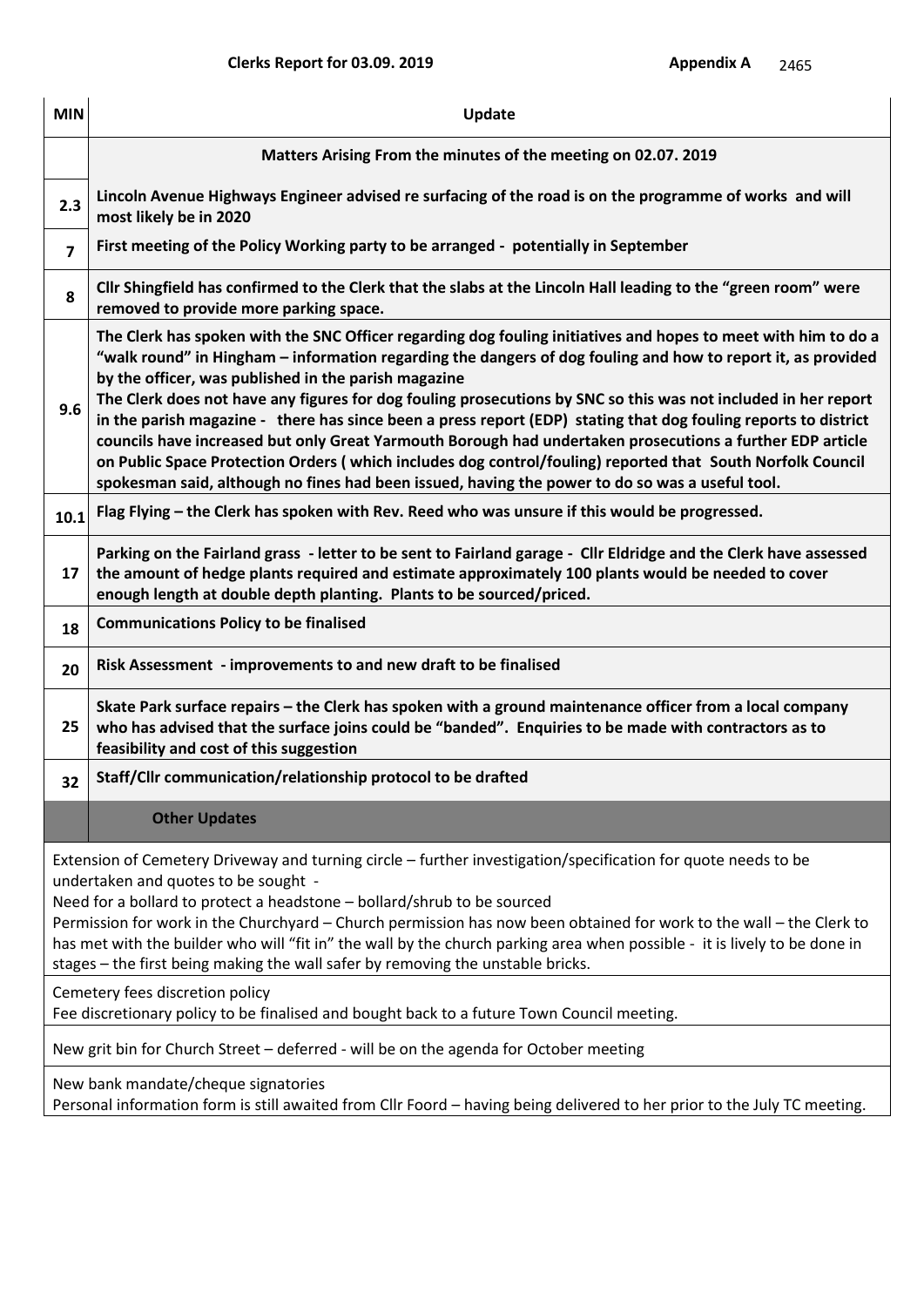The application for the work to reduce the Churchyard Lime tree has been made to SNC – (Church permission also required). – Permission has been granted - A contractor will be sought – for this and other work required after the tree survey has been undertaken

Annual Tree Survey has been requested – date to be confirmed

# **OUTSTANDING ISSUES**

Moving the litter bin on the Market Place –

A meeting is to be arranged with an individual who may be able to undertake this work

The potential "twinning" project with Swanton Morley and Springfield Kentucky USA – was reported in the Parish magazine, asking for any community members interested in taking on the project – the Chairman to discuss further with the Chairman of Swanton Morley Parish Council. – no further updates – Clerk is going to remove this item – from future reports -

Outstanding work from the last round of tree works - A copy of the relevant pages of the tree survey has been forwarded to the contractor who undertook the tree work (as per their request) so they can compare with the schedule of work they undertook – this has been chased and has been passed to the department manager – chased again – The Contractor has requested a site meeting – the Clerk will try to avoid this and insist that the outstanding work be carried out – still to be resolved – no further contact from contractor -

Re-siting of the Town Council notice board – a suitable place is to be found in the Market Place and an assessment to be made on the usability of the existing notice board if it is possible for it to be moved.

2 steel liners for the Market Place bins to be ordered – need to re measure the inside of the bin – (liners available at a reasonable price are a slightly different size to the existing ones (by mm's)

"Please do not park on the grass" signs to be priced/depending location of installation of bike racks

Commemorative Plaque for the Fairland Bus shelter – To be ordered.

Report prepared 02.09.19 – does not include Matters Arising when the item is on the forthcoming meeting's agenda

Crime Figures –https://www.police.uk/norfolk/D12/crime/ July 2019 on or near Watton Road - Anti-social behaviour 1 The Dell - Criminal damage and arson 2 Rectory Gardens - Anti-social behaviour 2 Oak Lane - Anti-social behaviour 1 Ringers Lane - Violence and sexual offences – 2 Lincoln Avenue - Public order 1 Violence and sexual offences 1 Ironside Way - Anti-social behaviour 1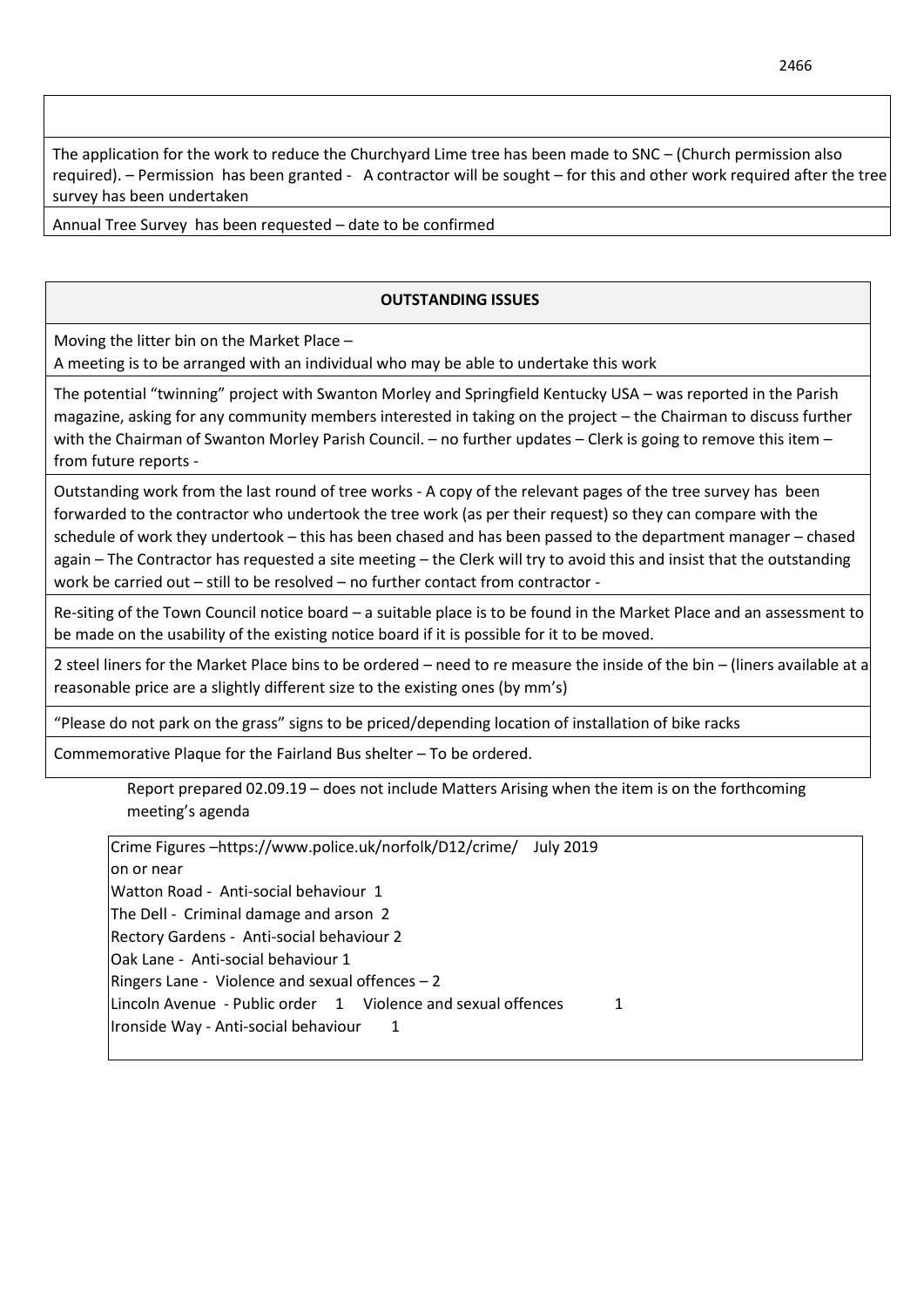# **APPENDIX B**

# *DRAFT MINUTES OF THE HINGHAM TOWN COUNCIL FINANCE COMMITTEE MEETING HELD ON TUESDAY 16 JULY 2019 IN THE LINCOLN HALL.*

*PRESENT Cllr Eldridge (Chairman) Cllr Amey Cllr Bales Cllr Y Bendle Cllr Dore*

# *There were no members of the public present.*

- *1. To Elect a Chairman – Cllr Eldridge said he was happy to continue as the Chairman, no other Cllrs put themselves forward for the position. Cllr Eldridge was elected unopposed.*
- *2. Apologies for absence There were no apologies for absence.*
- *3. Declarations of interests with regard to items on the agenda and to consider requests for dispensations None*
- *4. Public participation No members of the public were present. (n.b the cashbook and budget monitoring spreadsheets were made available for public inspection).*
- *5. Accuracy of the Minutes of the Finance Committee meeting of 19 March 2019 The minutes of the meeting of the Finance Committee of 19 March 2019 were agreed as correct and signed by the Chairman*

# *6. Matters arising from the minutes of the meeting of 19 March 2019*

*The Clerk confirmed when questioned that she had received the grass cutting payment from Norfolk County Council, although it had been received in this financial year. She explained that the payments had previously been made automatically to Hingham Town Council, but NCC now required an invoice to be sent prior to the payment being made. The Clerk had not been notified of this change until she chased NCC for the payment.*

*The Clerk confirmed that she had received he 2018/19 toilet cleaning fee, which was paid sometime after invoicing and was there for received after 2018/19 year end.* 

# *7. To receive the Terms of Reference for the Finance Committee*

*The Terms of Reference for the Finance Committee as agreed by the Council at their meeting of 02 July 2019, were forwarded to all Cllrs on the Committee prior to the meeting. Receipt was confirmed by Committee members at the Finance Committee meeting.*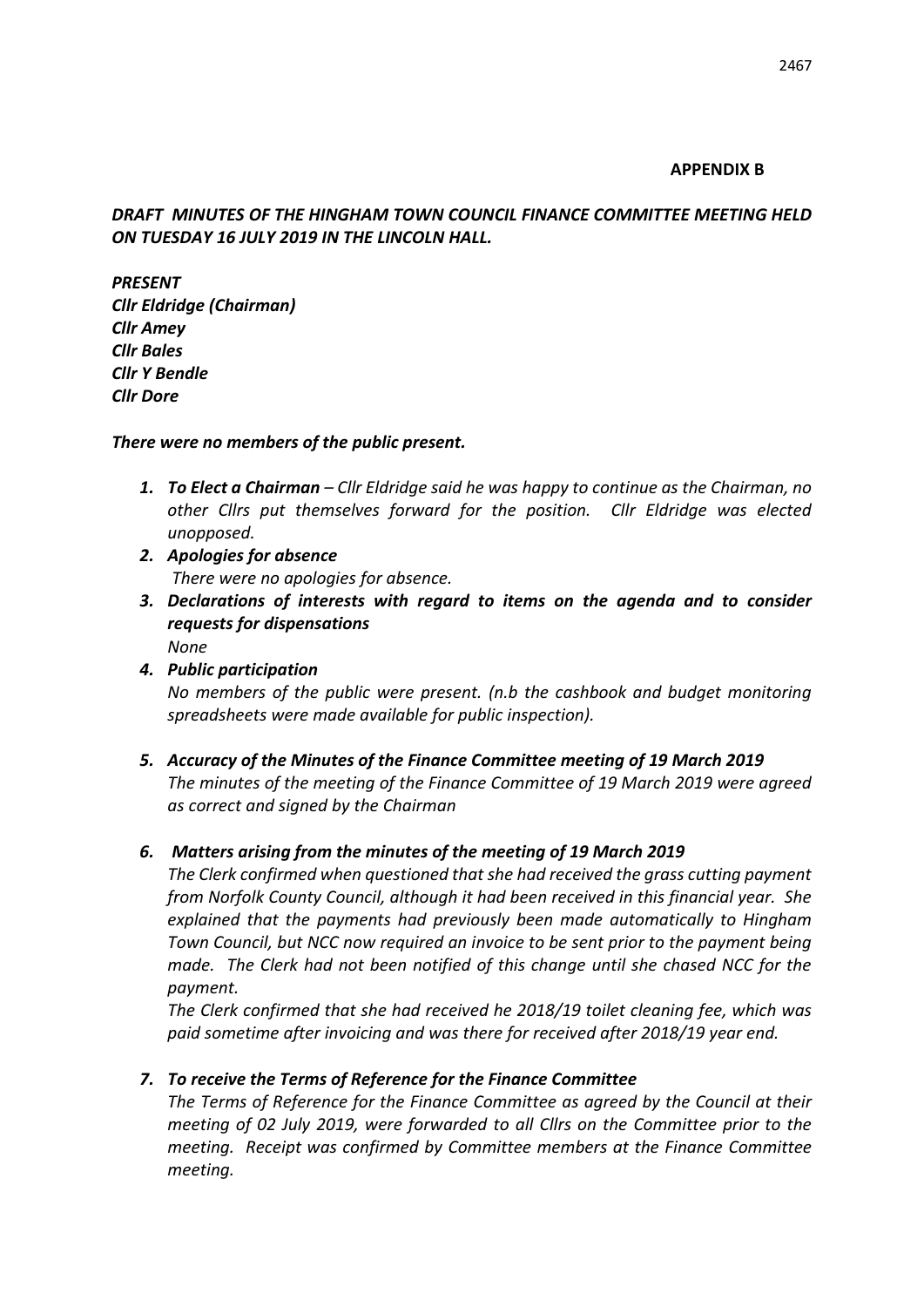*The Clerk had prepared a spreadsheets showing amounts spent in £'s and also as a percentage of the allocated budget for each item. The clerk confirmed that the wages for the Handyman position and the toilet cleaning would need to remain separate, she also confirmed that toilet costs (2019/20) would be plotted against the commuted sum received from South Norfolk Council following the transfer of the toilets, and future budget setting would need to start to incorporate these costs into the amount requested from the precept.* 

# *9. To discuss and agree the reserve figures (following financial year 2018/19) (see Appendix B)*

*The clerk explained that, of the reserves held at year end 31 March 2019, some money was "ring-fenced" for specific purposes (as highlighted in pink in Appendix B)* 

*She had allocated the remainder under the items listed in the reserves policy, taking into account the reserve figure from the previous year, overspends/underspends in 2018/19 and the likely costs involved with regard to certain scenarios/work required, such as repairs to the church wall, skate park surface, resurfacing of cemetery/churchyard driveways/paths and adequate funds to provide staff cover (for 6 months) for both members of staff if required.*

*The Clerks also advised that she had omitted a figure for the toilets in the reserves, but this should be added after 1 year's running costs for the toilet could be quantified. It was agreed to allocate the reserves as per the Clerks suggested figures The Chairman thanked the Clerk for her hard work in preparing the reserve figures.*

|                 |              | <b>10. To agree the Accounts for Fayment</b> |  |                               |                             |         |
|-----------------|--------------|----------------------------------------------|--|-------------------------------|-----------------------------|---------|
|                 |              | <b>ACCOUNTS FOR PAYMENT 16 July 2019</b>     |  |                               | VAT                         |         |
| cheque number   | <b>TOTAL</b> |                                              |  | <b>PAYEE</b>                  | <b>DETAILS</b>              | VAT     |
| 103967 £        |              | 896.84                                       |  | <b>D RAMM</b>                 | WAGES (879.36)              |         |
|                 |              |                                              |  |                               | <b>BINBAGS (3.98)</b>       | £0.66   |
|                 |              |                                              |  |                               | CLEANING PRODUCTS(13.50)    | £0.58   |
| 103968 £        |              | 871.44                                       |  | A DOE                         | <b>WAGES</b>                |         |
| 103969 £        |              | 617.77                                       |  | <b>EON</b>                    | <b>STREET LIGHT ENERGY</b>  | 102.96  |
| 103970 £        |              | 294.19                                       |  | K AND M LIGHTING SERVICES LTD | <b>MAINTENANCE CONTRACT</b> | 49.03   |
| D/DEBIT         | £            | 66.09                                        |  | <b>NEST</b>                   | <b>PENSION</b>              |         |
| 103971          | £            | 11.94                                        |  | ANGLIAN WATER BUSINESS        | <b>ATTLEBOROUGH RD</b>      |         |
| 103972 <b>£</b> |              | 14.73                                        |  | <b>ANGLIAN WATER BUSINESS</b> | <b>FAIRLAND</b>             |         |
| 103973 £        |              | 673.00                                       |  | <b>SPIRE SOLICITORS LLP</b>   | <b>TOILET TRANSFER</b>      | 150.00  |
| 103974 £        |              | 86.14                                        |  | <b>EUROFFICE</b>              | <b>TOILET PAPER/SOAP</b>    | 14.36   |
| 103975          | £            | 1,767.90                                     |  | <b>ZURICH</b>                 | <b>INSURANCE RENEWAL</b>    |         |
| <b>TOTAL</b>    | £            | 5,300.04                                     |  |                               | <b>TOTAL VAT</b>            | £317.59 |

# *10. To agree the Accounts for Payment*

# *11. To undertake the internal financial check April – June 2019*

*A random sample of transactions were cross referenced – between the cashbook, paying in book, cheque book, minutes, receipt book and invoices. The Clerk clarified that an error on a cheque stub was due to transposing 2 figures, the cheque was written for the correct amount. No other errors were found.*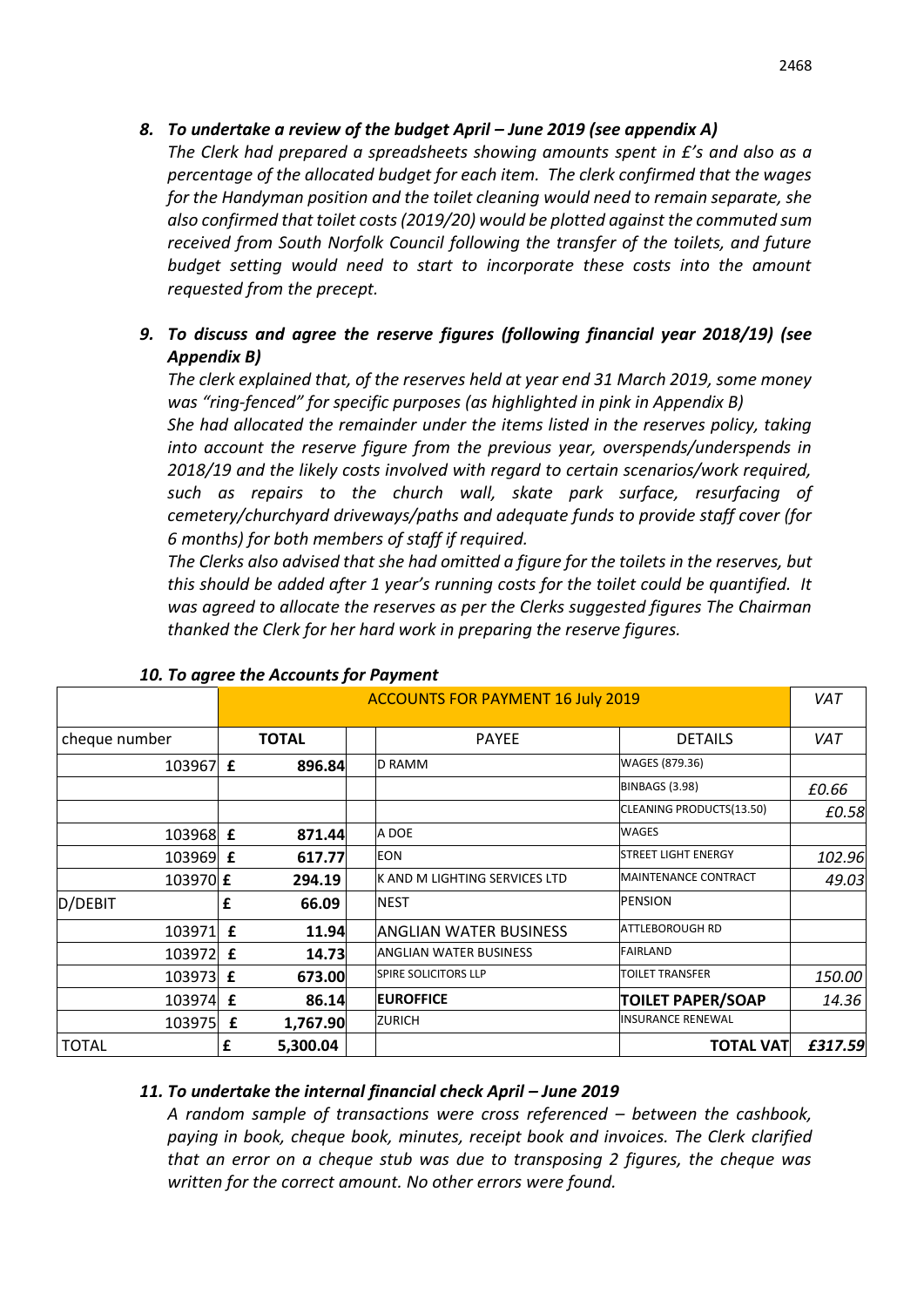*12. 'Exclusion of the Press and Public under the Public Bodies (Admission to Meetings) Act 1960 to discuss the following matters:'*

*The following agenda item requires references to staff and is therefore confidential. There were no members of the public present.*

*13. To discuss the pension requirements for Hingham Town Council The Clerk explained that, as it was coming up to the three year anniversary since the Town Council had to undertake the auto enrolment duties, the Town Council now had a duty to re-enrol members of staff into the pension scheme.*

*The Meeting ended at 8.50pm*

*Signed …………………………………………………………………………………………………… Chairman*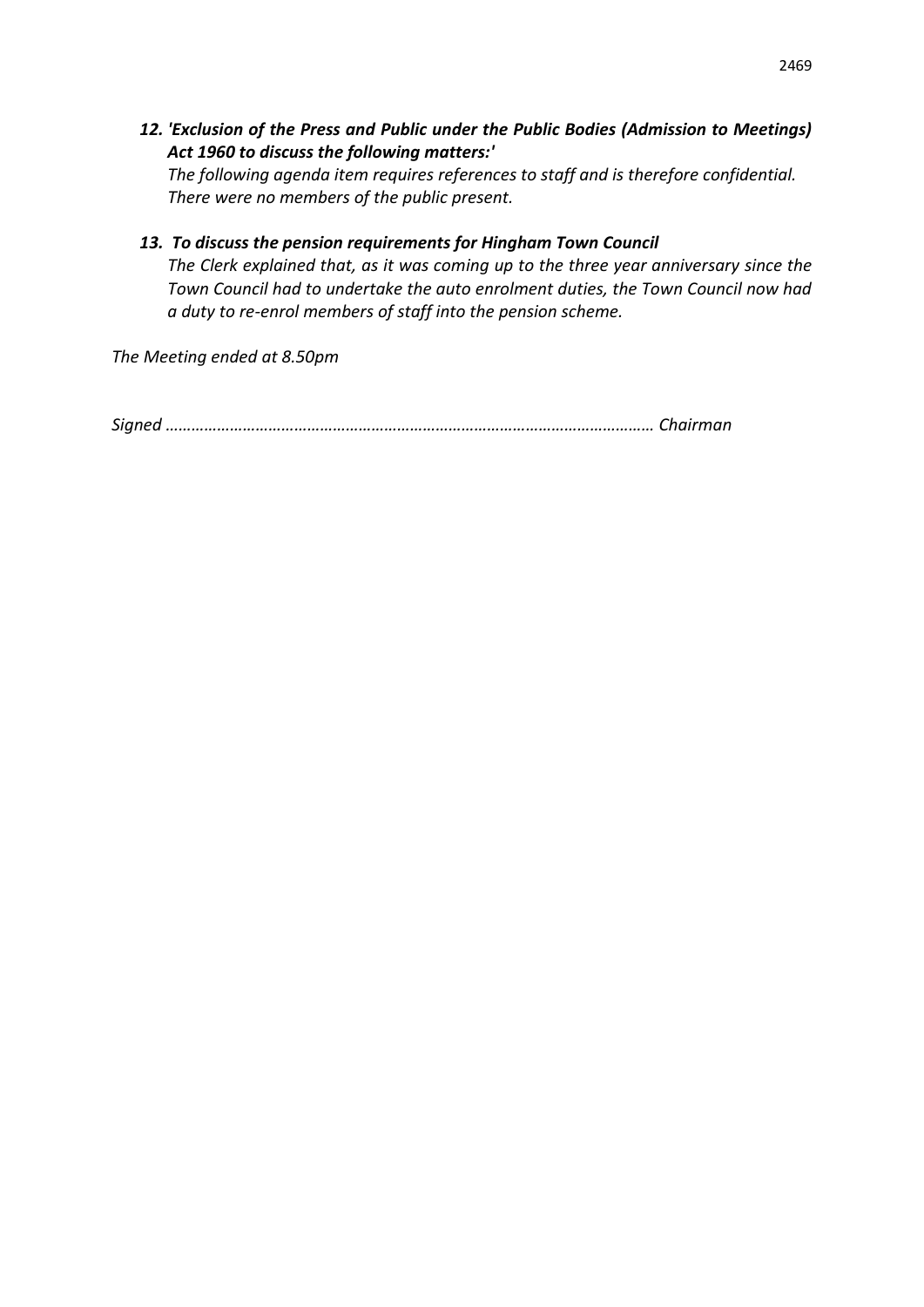|                                | 2019/20 Budget as agreed 02 January 2019                   |                 |                       |
|--------------------------------|------------------------------------------------------------|-----------------|-----------------------|
| % OF BUDGET<br><b>RECEIVED</b> |                                                            | budget          |                       |
|                                | General income not including CIL and EVENTS or VAT REFUNDS |                 | <b>TOTAL RECEIVED</b> |
|                                | 50.00% Precept                                             | £67,000.00      | £33,500.00            |
|                                | Interest                                                   | £100.00         | £105.23               |
|                                | 35.71% Cemetery charges                                    | £3,500.00       | £1,250.00             |
|                                | 0.00% HPFA rent                                            | £100.00         | £0.00                 |
|                                | <b>Rent from Fair</b>                                      | £0.00           | £0.00                 |
|                                | Fee from SNC for cleaning toilets f                        | £3,427.00 $n/a$ |                       |
|                                | 0.00% Fee from NCC for grasscutting                        | £3,619.29       | £0.00                 |
|                                |                                                            |                 |                       |
| 44.83%                         | <b>BUDGET TOTAL</b>                                        | £77,746.29      | £34,855.23            |
|                                |                                                            |                 |                       |
|                                |                                                            |                 |                       |
|                                | other ad hoc income -                                      |                 |                       |
|                                | <b>VAT RECLAIM</b>                                         |                 | £0.00                 |
|                                | <b>CIL</b>                                                 |                 | £1,208.62             |
|                                | <b>NCC - COMMMUNTY CAR</b>                                 |                 | £180.00               |
|                                | CBF INVESTMENT 132001129S                                  |                 | £8.93                 |
|                                | <b>EVENTS</b>                                              |                 | £0.00                 |
|                                | <b>HINGHAM SOC - TREES</b>                                 |                 | £80.97                |
|                                | SND 2018/19 TOILET CLEANING                                |                 | £3,426.96             |
|                                | NCC 2018.19 GRASS CUTTING                                  |                 | £3,746.48             |
|                                | <b>OVERALL TOTAL RECEIVED</b>                              | £43,507.19      |                       |

Appendix A – Budget Monitoring April – September 2019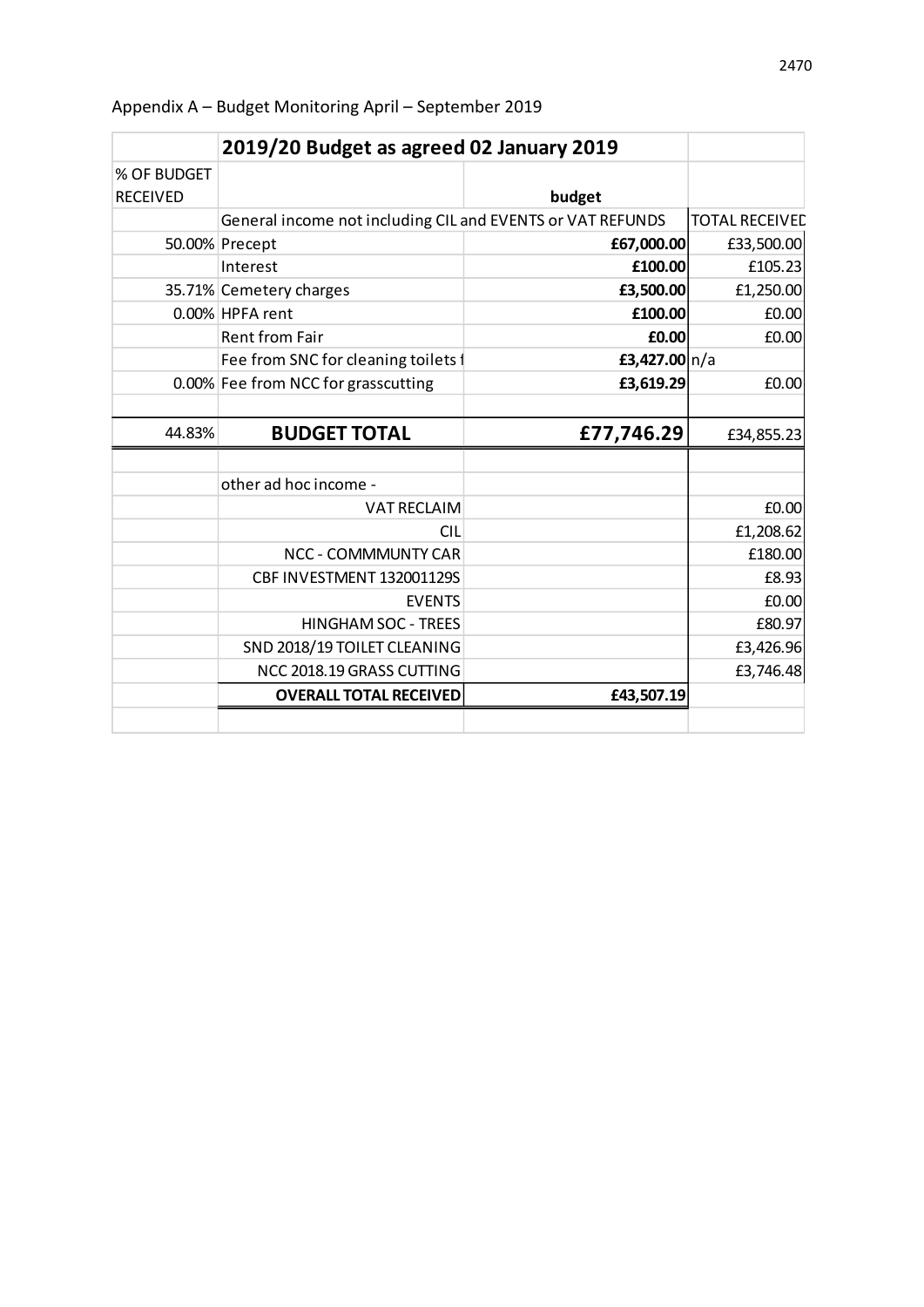| % OF BUDGET    | General projected expenditure not including CIL, CAPITAL, |            |            |            |              |
|----------------|-----------------------------------------------------------|------------|------------|------------|--------------|
| <b>SPENT</b>   | <b>EVENTS or RESERVES</b>                                 |            |            |            |              |
|                |                                                           |            | <b>NET</b> | <b>VAT</b> | <b>TOTAL</b> |
| 12.30%         | Contingency                                               | £5,000.00  | £614.99    | £123.01    | £738.00      |
|                | <b>Footway lighting</b>                                   |            |            |            |              |
|                | 21.55% <b>Energy</b>                                      | £7,000.00  | £1,508.43  | £301.68    | £1,810.11    |
|                | 18.39% Maintenance                                        | £4,000.00  | £735.48    | £147.09    | £882.57      |
|                | 0.00% Repairs                                             | £1,000.00  | £0.00      |            | £0.00        |
|                | 17.93% Replacements                                       | £3,000.00  | £538.00    | £107.60    | £645.60      |
|                |                                                           |            |            |            |              |
| 18.55%         | <b>TOTAL</b>                                              | £15,000.00 | £2,781.91  | £556.37    | £3,338.28    |
|                | <b>Open spaces</b>                                        |            |            |            |              |
|                | 22.69% Handyman salary                                    | £7,500.00  | £1,701.92  |            | £1,701.92    |
|                | 22.48% Grasscutting                                       | £11,000.00 | £2,472.75  | £494.54    | £2,967.29    |
|                | 2.02% Trees, ditches                                      | £4,000.00  | £80.97     |            | £80.97       |
|                | 22.23% Maintenance/equipment                              | £100.00    | £22.23     | £1.64      | £23.87       |
|                | 0.00% Church Yard repairs/Maintenance                     | £500.00    | £0.00      |            | £0.00        |
|                | 0.00% Cemetery refurbishment                              | £300.00    | £0.00      |            | £0.00        |
|                | 18.00% Cemetery / memorial repairs                        | £1,000.00  | £180.00    |            | £180.00      |
|                | 0.00% Skatepark                                           | £100.00    | £0.00      |            | £0.00        |
|                | 0.00% Church Lights                                       | £60.00     | £0.00      |            | £0.00        |
| $0.00\%$ signs |                                                           | £200.00    | £0.00      |            | £0.00        |
| 18.00%         | <b>TOTAL</b>                                              | £24,760.00 | £4,457.87  | £496.18    | £4,954.05    |
|                | <b>Amenities</b>                                          |            |            |            |              |
| 0.00%          | Church clock repairs,                                     |            |            |            |              |
|                | maintenance                                               | £500.00    | £0.00      |            | £0.00        |
|                | 0.00% Bus shelters                                        | £2,000.00  | £0.00      |            | £0.00        |
|                | 0.00% Community car scheme                                | £2,500.00  | £0.00      |            | £0.00        |
|                | 0.00% Christmas tree, lights                              | £300.00    | £0.00      |            | £0.00        |
|                | Town sign                                                 | £0.00      | £0.00      |            | £0.00        |
| 41.10%         | Toilet cleaning products/ holiday                         |            |            |            |              |
|                | cover                                                     | £569.00    | £233.85    | £31.99     | £265.84      |
|                | 25.77% Toilet cleaning salary                             | £2,858.00  | £736.47    |            | £736.47      |
| 17.88%         | Rates, cemetery, water inc<br>fairland stand pipe         | £140.00    | £25.03     |            | £25.03       |
|                | 0.00% Dog bin emptying                                    | £600.00    | £0.00      |            | £0.00        |
|                | replacement bins                                          |            |            |            |              |
| 0.00%          | (dog/litter/grit)                                         | £200.00    | £0.00      |            | £0.00        |
|                |                                                           |            |            |            |              |
| 10.30%         | <b>TOTAL</b>                                              | £9,667.00  | £995.35    | £31.99     | £1,027.34    |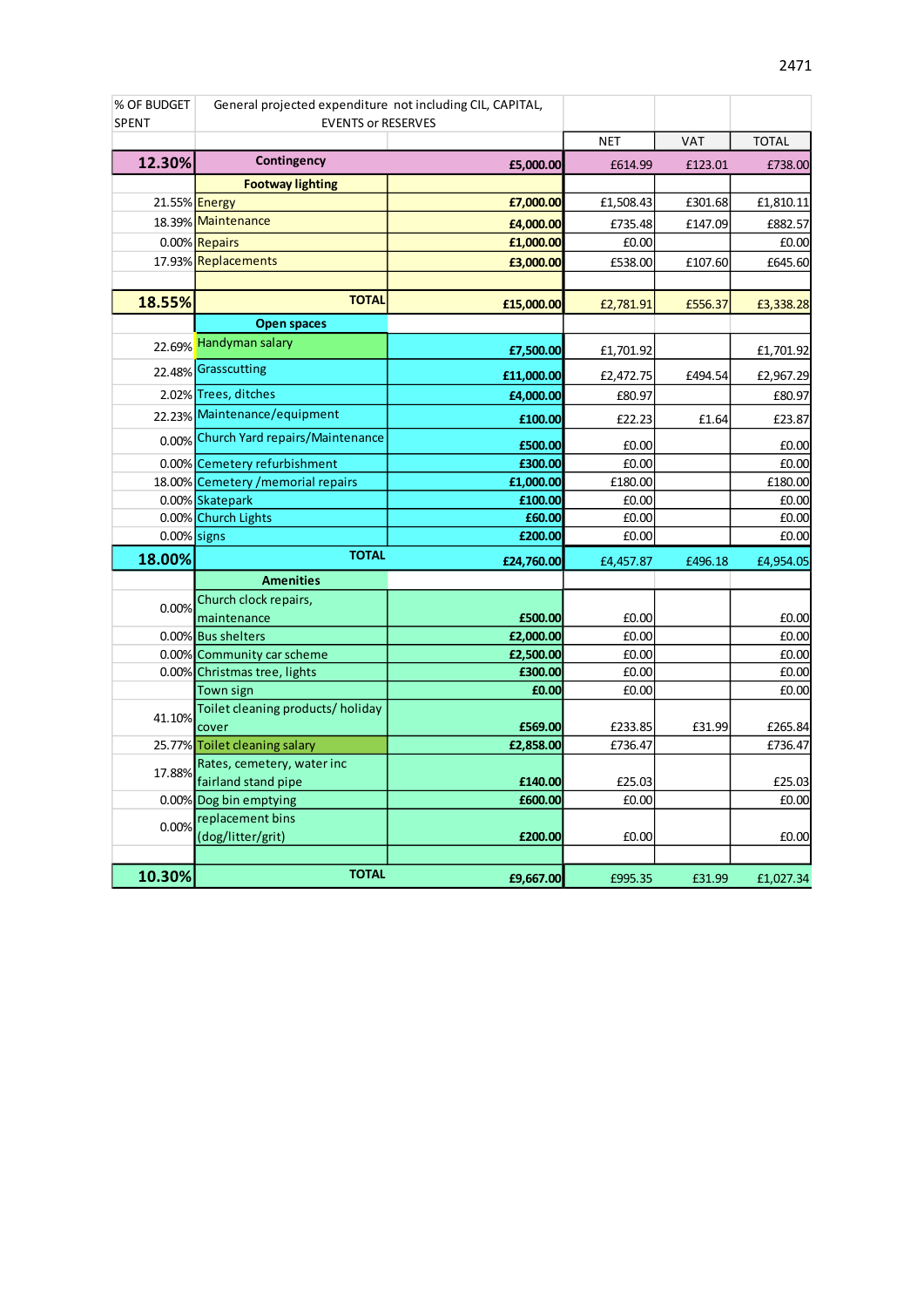|              | <b>Administration</b>              |            |                     |            |                                       |
|--------------|------------------------------------|------------|---------------------|------------|---------------------------------------|
|              | 24.38% Clerk's salary              | £12,700.00 | £3,096.00           |            | £3,096.00                             |
|              | 100.00% website                    | £35.00     | £35.00              |            | £35.00                                |
|              | 5.76% Stationery, post, phone      | £200.00    | £11.52              |            | £11.52                                |
|              | 100.00% Chair's allowance          | £374.00    | £374.00             |            | £374.00                               |
|              | 20.41% NI - employers contribution | £600.00    | £122.46             |            | £122.46                               |
|              | 2.39% Insurance                    | £2,000.00  | £47.82              |            | £47.82                                |
|              | 0.00% storage room hire            | £250.00    | £0.00               |            | £0.00                                 |
|              | 16.67% Hall hire                   | £450.00    | £75.00              |            | £75.00                                |
|              | 54.39% Subs/training               | £750.00    | £407.93             |            | £407.93                               |
| 21.88% Audit |                                    | £600.00    | £131.25             |            | £131.25                               |
|              | 0.00% Advertising/publicity        | £800.00    | £0.00               |            | £0.00                                 |
|              | 0.00% Elections                    | £800.00    | £0.00               |            | £0.00                                 |
|              | 66.67% Payroll admin fees          | £120.00    | £80.00              |            | £80.00                                |
| 22.18%       | Printing costs lease and metered   |            |                     |            |                                       |
|              | printing)                          | £650.00    | £144.19             | £124.78    | £268.97                               |
|              | 18.88% PENSION                     | £150.00    | £28.32              |            | £28.32                                |
| 100.00%      | <b>CLERKS ALLOWANCE</b>            |            |                     |            |                                       |
|              | <b>HEATING/ELEC ETC</b>            | £216.00    | £216.00             |            | £216.00                               |
| 23.05%       | <b>TOTAL</b>                       | £20,695.00 | £4,769.49           | £124.78    | £4,894.27                             |
|              | <b>Grants and Donations</b>        |            |                     |            |                                       |
| 0.00%        |                                    | £2,000.00  | £0.00               |            | £0.00                                 |
|              |                                    |            |                     |            |                                       |
| 0.00%        | <b>TOTAL</b>                       |            |                     |            |                                       |
|              |                                    | £2,000.00  | £0.00               | £0.00      | £0.00                                 |
|              | <b>S137</b>                        |            |                     |            |                                       |
|              | 0.00% general                      | £100.00    | £0.00               |            | £0.00                                 |
|              | 0.00% Automated Defibrillator      | £200.00    | £0.00               |            | £0.00                                 |
|              |                                    |            |                     |            |                                       |
|              |                                    |            |                     |            |                                       |
| 0.00%        | <b>TOTAL</b>                       | £300.00    | £0.00               | £0.00      | £0.00                                 |
|              |                                    |            |                     |            |                                       |
| 17.59%       | <b>TOTAL</b>                       | £77,422.00 | £13,619.61          | £1,332.33  |                                       |
|              |                                    |            |                     |            | £14,951.94                            |
|              |                                    |            | <b>NET</b>          | <b>VAT</b> | <b>TOTAL</b>                          |
|              | OTHER - NOT PART OF THE BUDGET     |            |                     |            |                                       |
|              |                                    |            | £0.00               |            | £4,676.00                             |
|              | <b>CIL</b>                         |            | £0.00               |            | £0.00                                 |
|              | DRIVEWAY                           |            | £23,380.00          | £4,676.00  | £28,056.00                            |
|              | <b>SKATEPARK</b>                   |            | £3,435.00           |            | £3,435.00                             |
|              |                                    |            | £0.00               |            | £0.00                                 |
|              |                                    |            | £0.00               |            | £0.00                                 |
|              |                                    |            | £0.00               |            | £0.00                                 |
|              |                                    |            | £0.00               |            | £0.00                                 |
|              | <b>EVENTS</b>                      |            | £0.00               |            | £0.00                                 |
|              |                                    |            | £0.00               |            | £0.00                                 |
|              |                                    |            | £0.00               |            |                                       |
|              |                                    |            | £0.00               |            |                                       |
|              |                                    |            | £0.00               |            | £0.00<br>£0.00<br>£0.00               |
|              | <b>RESERVES</b>                    |            | £0.00               |            | £0.00                                 |
|              |                                    |            | £0.00               |            |                                       |
|              |                                    |            | £0.00               |            |                                       |
|              |                                    |            | £0.00<br>£26,815.00 | £4,676.00  | £0.00<br>£0.00<br>£0.00<br>£36,167.00 |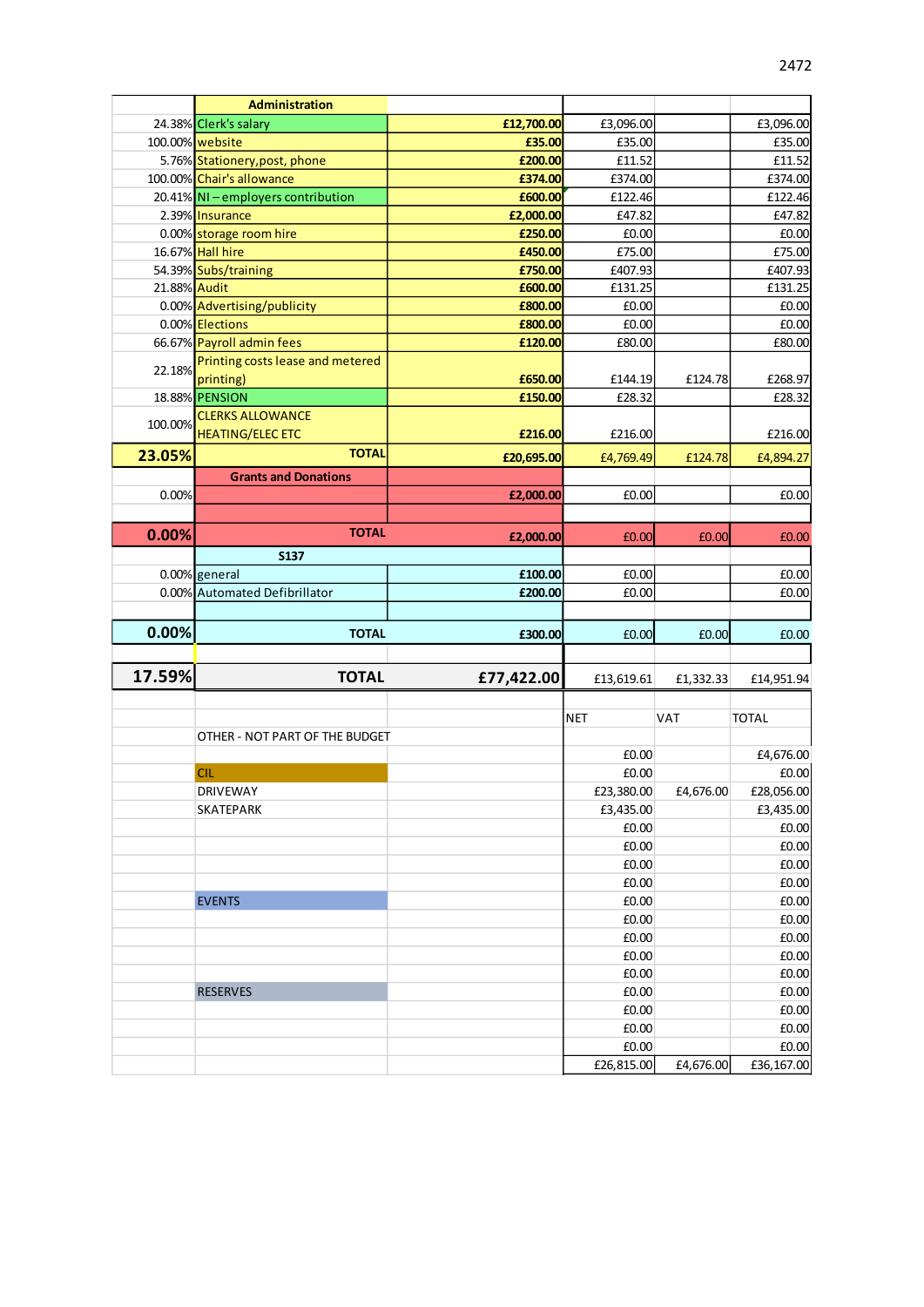### Appendix B – Reserve figures following Year End 31 March 2019

| . .                                                            |   |              |                                                                         |  |
|----------------------------------------------------------------|---|--------------|-------------------------------------------------------------------------|--|
| Cash Book Balance 31 March 2019                                |   | £ 165,101.00 |                                                                         |  |
| OF THE BALANCE THE FOLLOWING IS DESIGNATED OR RESTRICTED FUNDS |   |              |                                                                         |  |
|                                                                |   |              |                                                                         |  |
| <b>CIL</b>                                                     | £ |              | 47,393.04 OF WHICH £23,380 (NET) is for Lincoln Hall Driveway (APR2019) |  |
| <b>BUS SHELTER PLAQUE</b>                                      | £ | 300.00       |                                                                         |  |
| <b>CAPITAL</b>                                                 |   |              | (PREVIOUS BALANCE USED FOR REPLACEMENT STREET LIGHTING)                 |  |
| CAR PARK DRAIN REPAIRS (FROM CHURCH)                           |   | 100.00       | UNABLE TO UNDERTAKE AS NOT OWNERS OF LAND                               |  |
| <b>COMMUNITY FUND/ABLES HOPS ALE</b>                           | f | 500.00       |                                                                         |  |
| EVENTS (including co-op donation)                              | £ | 3,393.75     |                                                                         |  |
| <b>TOTAL</b>                                                   |   | 51,686.79    |                                                                         |  |
| <b>REMAINDER</b>                                               |   | £ 113,414.21 |                                                                         |  |
|                                                                |   |              |                                                                         |  |
|                                                                |   |              |                                                                         |  |
|                                                                |   |              |                                                                         |  |

|                                                         |                                                  | General reserves held year end 31 March 2019 |         |                                            |
|---------------------------------------------------------|--------------------------------------------------|----------------------------------------------|---------|--------------------------------------------|
| Item                                                    | Use                                              | <b>SUGGESTED RESERVE FIGURES</b>             |         |                                            |
|                                                         |                                                  |                                              |         |                                            |
| Street furniture                                        |                                                  |                                              |         |                                            |
| <b>Street lights</b>                                    | To replace/repair damaged street lights not cove | $\pmb{\mathsf{f}}$<br>15,000.00              |         |                                            |
|                                                         |                                                  |                                              |         |                                            |
| Litter/dog bins/grit bins                               | Replacement                                      | £<br>200.00                                  |         |                                            |
| Seating                                                 | Replacement and New                              | 1,000.00<br>£                                |         |                                            |
| Notice boards                                           | Repair/replace                                   | £<br>700.00                                  |         |                                            |
| <b>Town Sign</b>                                        | Repair, repaint                                  | £<br>1,000.00                                |         |                                            |
| <b>Bus shelters</b>                                     | Repair, repaint                                  | £<br>2,500.00                                |         |                                            |
| <b>Bus shelters</b>                                     | New                                              | £<br>8,000.00                                |         |                                            |
| Stand pipe                                              | Repair                                           | £<br>500.00                                  |         |                                            |
| Cemetery &                                              |                                                  |                                              |         |                                            |
| Churchyard                                              |                                                  | £                                            |         |                                            |
| Shed                                                    | Repair/replace                                   | 500.00                                       |         |                                            |
| <b>Monuments</b><br>Signs, information boards           | Repair/straighten<br>Repair/replace              | £<br>2,000.00<br>£<br>500.00                 |         |                                            |
|                                                         | Repair/resurface                                 | £<br>5,794.21                                |         | <b>RESURFACING IS VERY COSTLY</b>          |
| Car park area,<br>paths                                 |                                                  |                                              |         |                                            |
| Gates, railings, walls                                  | Repair/replace                                   | £<br>6,000.00                                |         | <b>REPAIRING CHURCH WALL - VERY COSTLY</b> |
| Clock                                                   | Repair                                           | £<br>5,000.00                                |         |                                            |
| Stand pipe                                              | Repair                                           | $\pmb{\mathrm{f}}$<br>500.00                 |         |                                            |
|                                                         |                                                  |                                              |         |                                            |
| Skate park                                              | Total for the below                              | £<br>6,670.00                                |         |                                            |
| Equipment                                               | Repair/replace                                   |                                              |         |                                            |
| Fence/Gate                                              | Repair/replace                                   |                                              |         |                                            |
| Sign                                                    | Replace                                          |                                              |         |                                            |
| Surface                                                 | Repair                                           |                                              |         |                                            |
|                                                         |                                                  |                                              |         |                                            |
| Trees & ditches                                         | Surgery/fell, clear                              | £<br>3,000.00                                |         |                                            |
|                                                         |                                                  |                                              |         |                                            |
|                                                         |                                                  |                                              |         |                                            |
| <b>By Elections</b>                                     |                                                  | 2,500.00<br>£                                |         |                                            |
| De-fib New                                              |                                                  | £<br>300.00                                  |         |                                            |
| Open space enhancement including acquisition of land    |                                                  | £<br>15,000.00                               |         |                                            |
| Contingency                                             |                                                  | £<br>10,000.00                               |         |                                            |
| <b>Employment contingencies</b>                         | Resignation, redundancy, sickness cover          | £<br>10,000.00                               |         | (6MONTHS - 2 MEMBERS OF STAFF)             |
|                                                         |                                                  |                                              |         |                                            |
| PREVIOUS YEAR UNDERSPEND WHERE INVOICES ARE OUTSTANDING |                                                  |                                              |         |                                            |
| <b>TREES</b>                                            |                                                  | N/A                                          |         |                                            |
| <b>COMMUNITY CAR</b>                                    |                                                  | N/A                                          |         |                                            |
|                                                         |                                                  |                                              |         |                                            |
|                                                         |                                                  | £<br>96,664.21                               |         |                                            |
| Summary of the reserves funds:                          |                                                  |                                              |         |                                            |
|                                                         |                                                  |                                              |         |                                            |
|                                                         |                                                  |                                              |         |                                            |
| General reserve - one quarter of precept                |                                                  | £<br>16,750.00                               | 2019/20 |                                            |
| Street furniture                                        |                                                  | £<br>28,900.00                               |         |                                            |
| Cemetery & Churchyard                                   |                                                  | £<br>20,294.21                               |         |                                            |
| Skate park                                              |                                                  | £<br>6,670.00                                |         |                                            |
| Trees & ditches                                         |                                                  | £<br>3,000.00                                |         |                                            |
| Contingency                                             |                                                  | £<br>10,000.00                               |         |                                            |
| Defib                                                   |                                                  | £<br>300.00                                  |         |                                            |
| Open space enhancement/acquisition                      |                                                  | £<br>15,000.00                               |         |                                            |
| <b>By-Elections</b>                                     |                                                  | £<br>2,500.00                                |         |                                            |
| Employment                                              |                                                  | £<br>10,000.00                               |         |                                            |
| previous year outstanding invoices/underspend           |                                                  | N/A                                          |         |                                            |
|                                                         |                                                  |                                              |         |                                            |
|                                                         | <b>TOTAL</b>                                     | £<br>113,414.21                              |         |                                            |
|                                                         |                                                  |                                              |         |                                            |